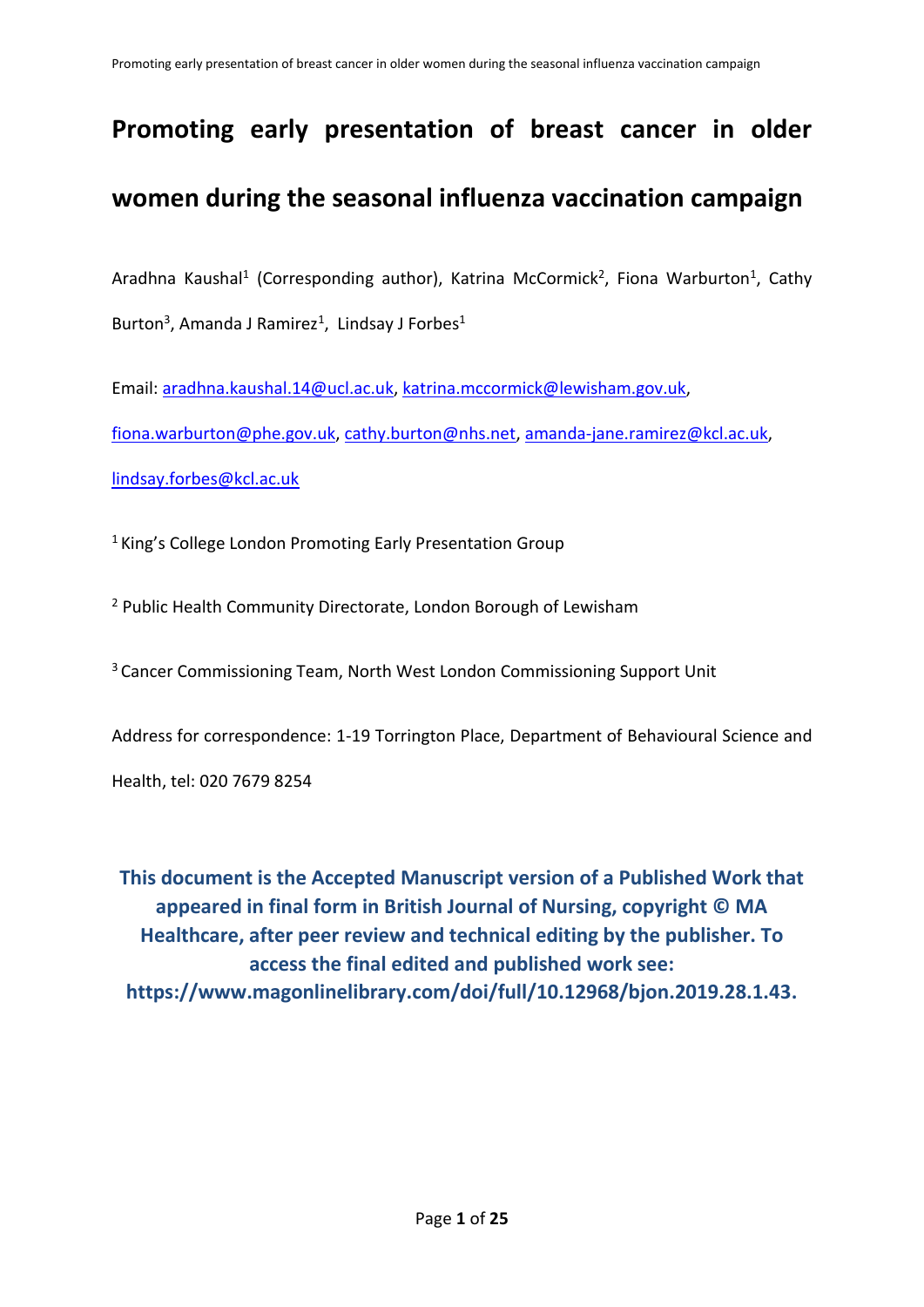# **Abstract**

# **Background**

Older women are at high risk of presenting with late stage of breast cancer, which may be partly because of poor breast cancer awareness.

#### Aims

The aim of this project was to implement and evaluate a new way of delivering the Promoting Early Presentation (PEP) Intervention during flu vaccination appointments in primary care. The PEP intervention is a 1-minute intervention, accompanied by a booklet and delivered by primary care health professionals to provide older women with the knowledge, confidence and skills to present promptly on discovering symptoms of breast cancer.

## **Methods**

Health professionals delivered the PEP Intervention to older women at six general practices in South London. We measured changes in breast cancer awareness after the intervention and interviewed practice staff about their experiences of the intervention.

#### Findings

Knowledge of breast symptoms and breast checking was greater in women aged 70+ after the implementation than before. Health professionals' found the intervention acceptable and feasible to implement.

#### Conclusion

This intervention is a novel way of increasing breast cancer awareness in older women, which could contribute to promoting earlier presentation and diagnosis of breast cancer in the UK.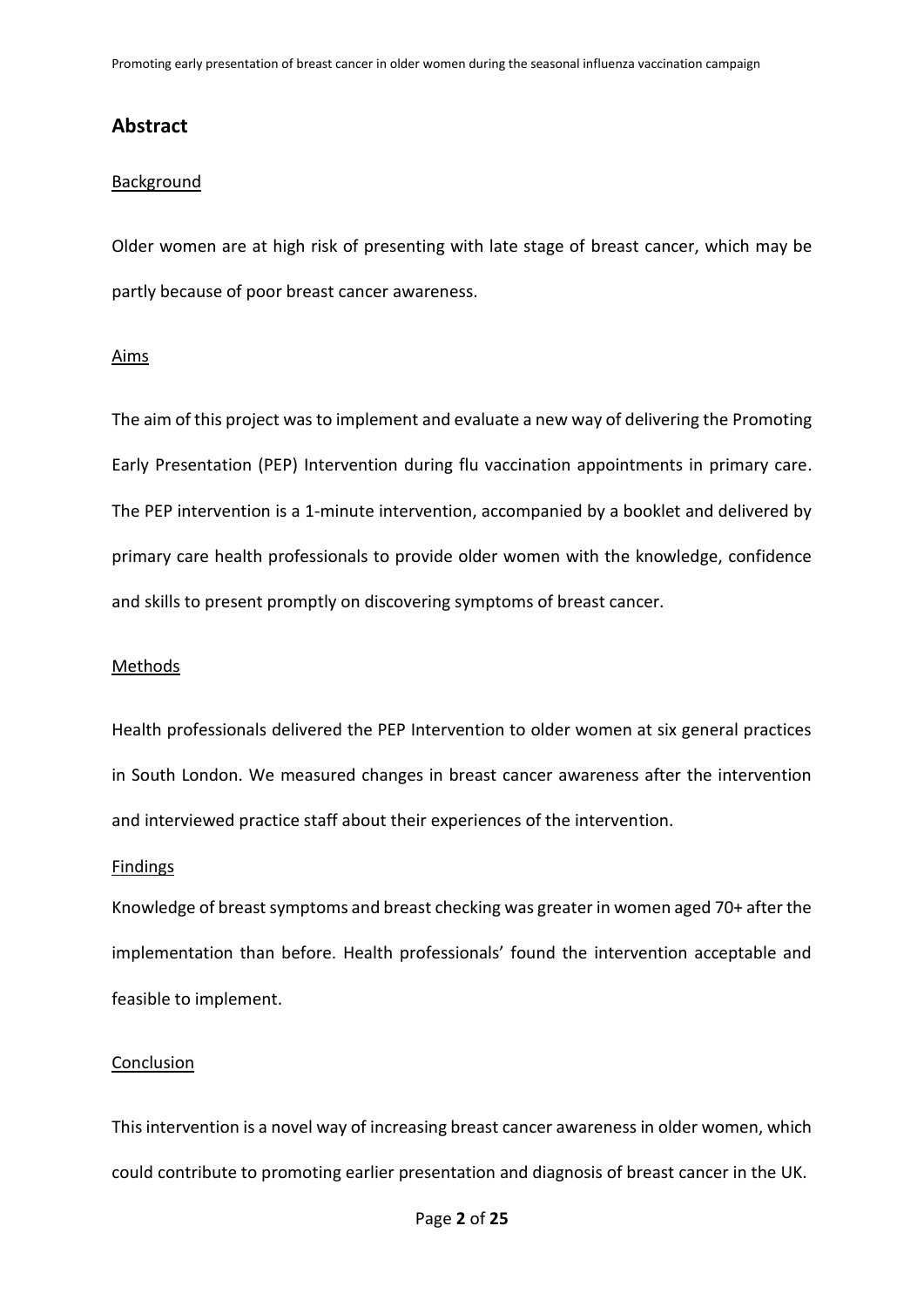# **Background**

Almost half of all breast cancers are diagnosed in women over the age of 65 and when older women are diagnosed, the cancer is more likely to be at a more advanced stage of breast cancer than younger women in the UK [\(Cancer Research UK 2016;](#page-18-0) [Lyratzopoulos et al. 2012\)](#page-19-0). Low awareness of the symptoms of breast cancer symptoms, particularly non-lump symptoms, and the increasing risk of breast cancer with age can mean that women are less likely to check their breasts, leading to a higher probability of delayed presentation [\(Koo et](#page-19-1)  [al. 2017;](#page-19-1) [Linsell et al. 2008;](#page-19-2) [Ramirez et al. 1999\)](#page-19-3).

We have developed the Promoting Early Presentation (PEP) Intervention, a scripted one-toone interaction between a health professional and a woman which is supported by an information booklet for the woman to take home. The PEP intervention targets older women's knowledge, motivation, confidence and skills to present promptly with breast cancer symptoms [\(Burgess et al. 2008;](#page-18-1) [Burgess et al. 2009\)](#page-18-2). In a randomised controlled trial in the National Health Service (NHS) Breast Screening Programme, delivered after the final invited mammogram, the PEP Intervention increased older women's breast cancer awareness compared to usual care [\(Forbes et al. 2011;](#page-18-3) [Kaushal et al. 2016\)](#page-19-4). The PEP Intervention also increased breast cancer awareness to a similar degree in routine clinical practice, delivered by NHS radiographers in the NHS Breast Screening Programme and by practice nurses in primary care [\(Campbell et al. 2015;](#page-18-4) [Dodd et al. 2017;](#page-18-5) [Forbes et al. 2012\)](#page-18-6). In 2013, the All Party Parliamentary Group on Breast Cancer recommended that the PEP Intervention should be rolled out more widely to assess its effect on survival and be tested in other settings [\(All Party](#page-18-7)  [Parliamentary Group on Breast Cancer 2013\)](#page-18-7).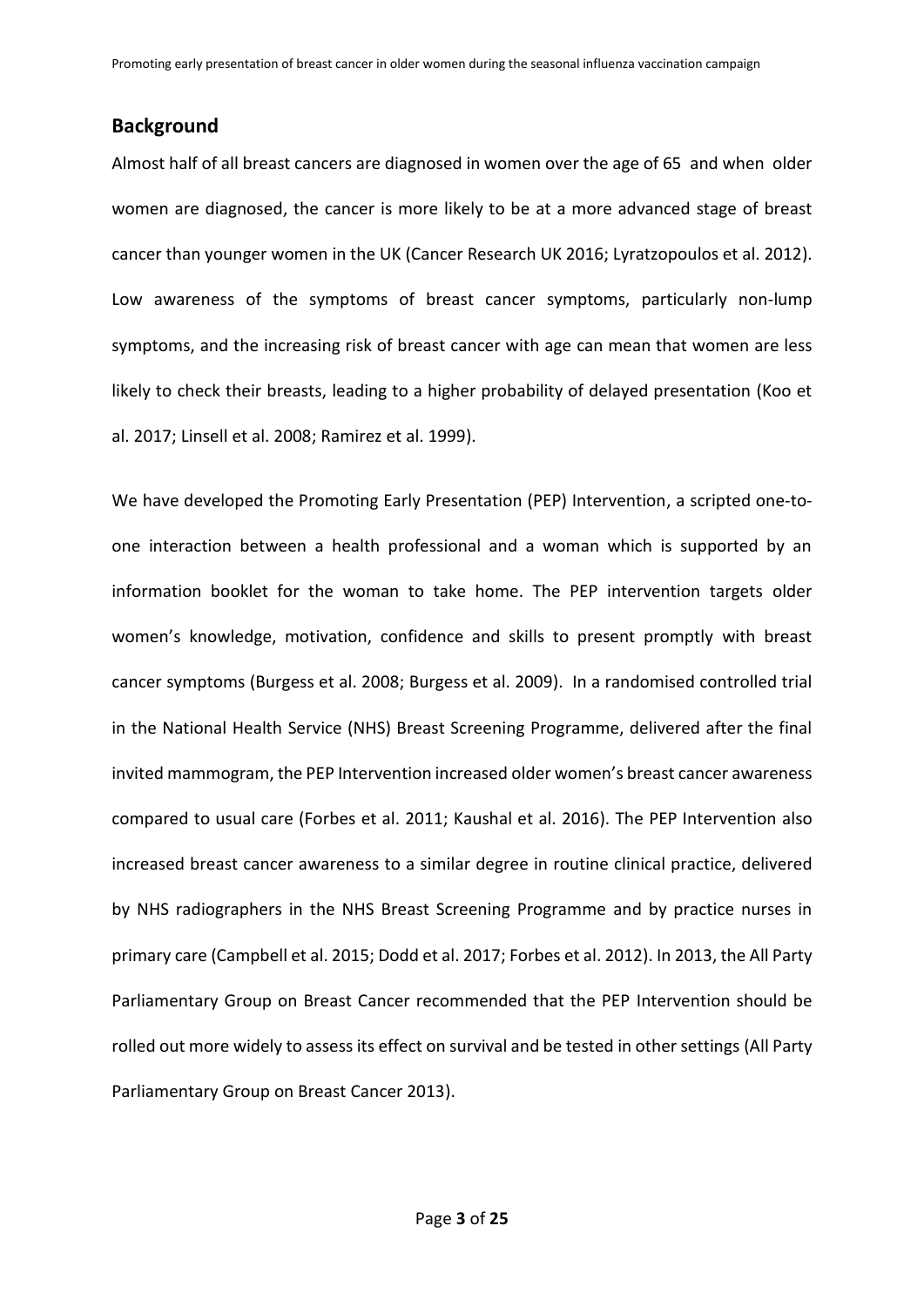# **Aims**

The aim of this project was to evaluate an adapted version of the PEP Intervention for use in a primary care setting using the seasonal flu vaccination campaign as a vehicle for delivery. Influenza vaccination for patients over the age of 65 is part of the Quality and Outcomes Framework (the incentive scheme for general practices) and therefore actively promoted by practices, leading to high uptake amongst patients over the age of 65 [\(Doran et al. 2008\)](#page-18-8). We developed a shorter, 1-minute version of the PEP intervention to be used specifically in a primary care setting during flu vaccination appointments. By using the flu campaign, we were able to target a large proportion of women over 70, including those who had never attended breast screening. We evaluated the effect of the training on health professionals' breast cancer awareness and confidence to deliver the intervention, the effect of the PEP Intervention on women's breast cancer awareness, attendances and two week wait referrals for breast symptoms among older women. We also gathered the views of health professionals on the acceptability and feasibility of delivering the PEP Intervention in this setting.

# **Methods**

#### **Participants**

Six general practices in South East London with a high proportion of female patients aged 70+ and a high uptake of the flu vaccination took part in the project. Women with a history of breast cancer or dementia were excluded from the study (377 out of 3,457 women).

# The PEP Intervention

The intervention used in this study was based on the PEP, which is a scripted one-to-one interaction with a health professional, takes about one minute to deliver and is supported by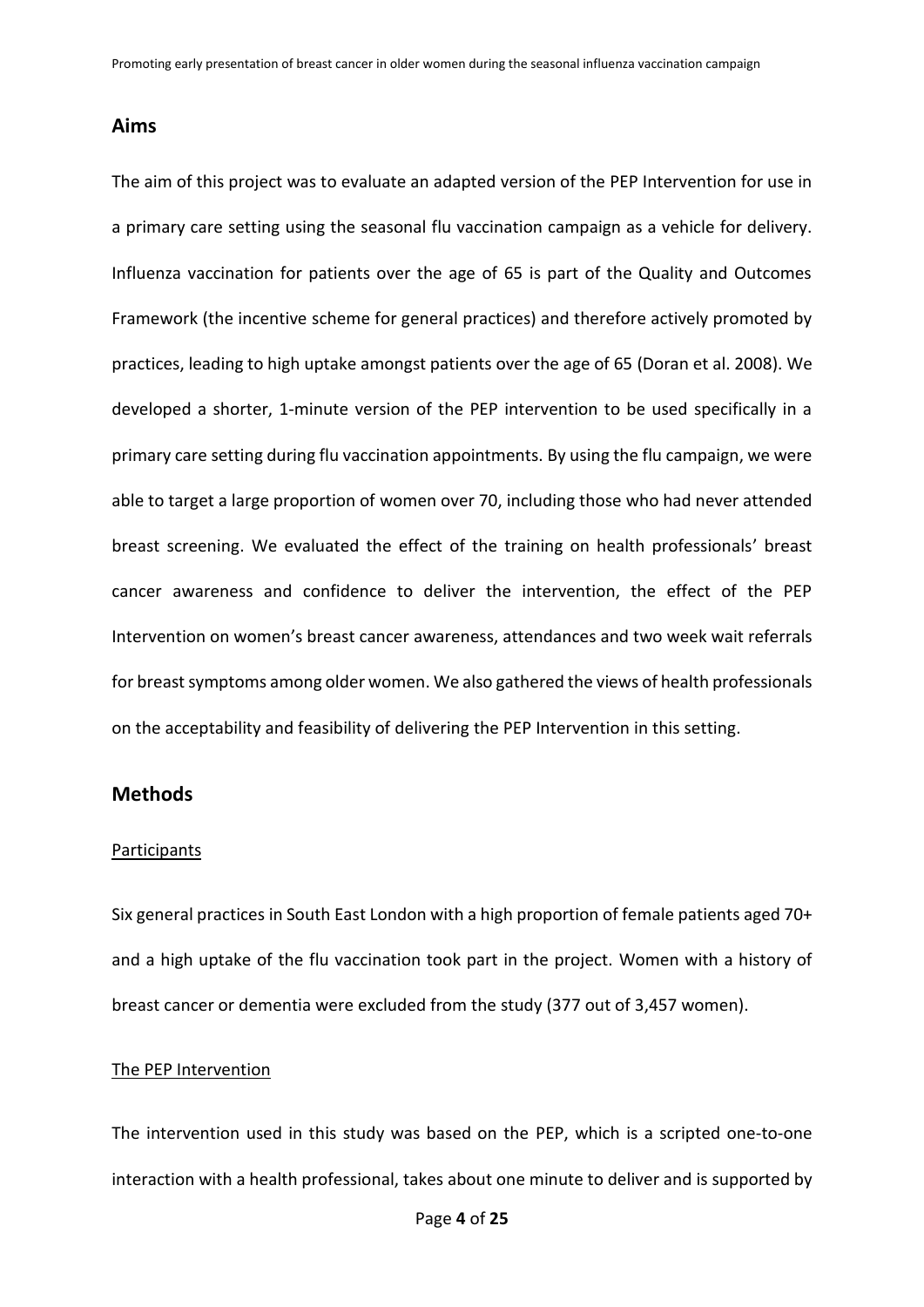a booklet Intervention [\(Burgess et al. 2008;](#page-18-1) [Burgess et al. 2009;](#page-18-2) [Linsell et al. 2009\)](#page-19-5). The script sets out the increasing risk of developing breast cancer with age, breast cancer symptoms and how to look for breast changes, and encouraged women to present promptly on noticing any breast change. The booklet, 'Looking after your breasts' also includes an action planning page (where the woman can write out her plans for breast checking and what she will do if she notices a change) and information on how to make an appointment for breast screening. The health professional refers to the booklet during the intervention and gives it to the woman to take home.

# Training health professionals and evaluation of training

During September and October 2011, we trained 20 nurses and 20 General Practitioner (GP) to deliver the intervention during attendances for flu vaccination during the 2011/12 campaign. Training sessions took place in GP practices and were one hour long.

We measured the health professionals' knowledge of breast cancer and confidence to promote early presentation of breast cancer before training and up to one month after training. We asked female health professionals about their confidence to notice a change in their breasts. The questionnaire was based on a validated measure of breast cancer awareness we have previously developed [\(Linsell et al. 2009;](#page-19-5) [Omar et al. 2010\)](#page-19-6). Implementation began immediately after each practice's training and continued until the 31st of December 2011.

# Measuring the effect on breast cancer awareness in older women

GP practices carried out a postal survey of their registered female population aged 70+ in September 2011 and repeated it in January 2012.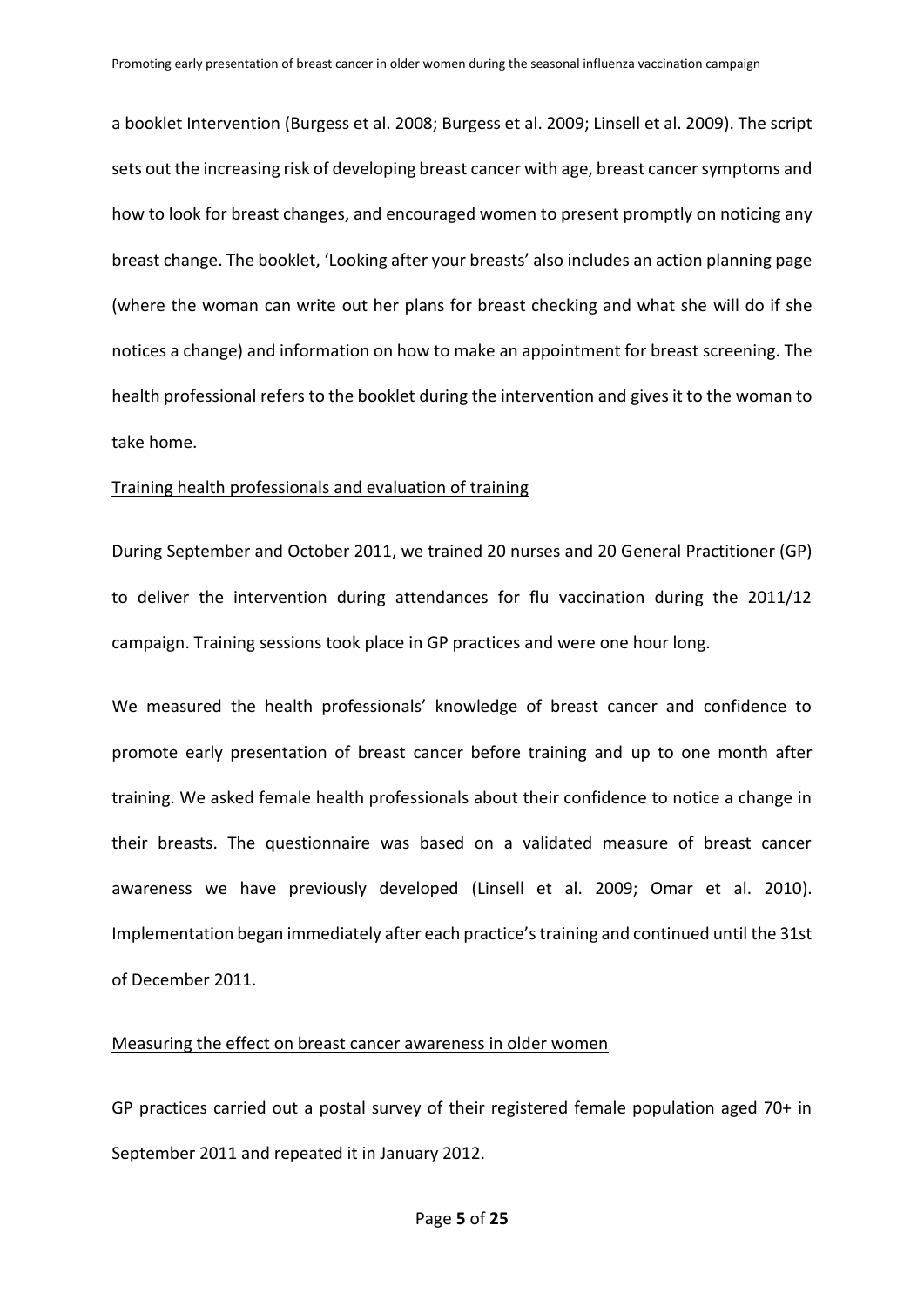The questionnaire used in the survey contained ten questions which measured knowledge of breast cancer, confidence to detect breast symptoms and barriers to symptomatic presentation, adapting other measures and incorporating evidence from qualitative studies [\(Burgess et al. 2006;](#page-18-9) [Linsell et al. 2010;](#page-19-7) [Stubbings et al. 2009\)](#page-19-8). It also asked for information on age, postcode and ethnicity.

## Number of attendances for breast symptoms and urgent referrals

The practice managers collected data on the number of attendances for breast symptoms and the number of two week wait breast referrals, using Read codes, per quarter from January 2010 to June 2012.

#### Feedback from health professionals

A purposive sample of participating health professionals were interviewed about their views of the training, their experiences of delivering the intervention, the acceptability of the intervention to patients and the feasibility of implementing the intervention into routine practice. We selected a mixture of GPs and nurses from all practices who were highly involved in delivering the intervention at the end of the project.

#### **Analysis**

We examined change in health professionals' knowledge, confidence and breast checking behaviour by calculating medians and using the Wilcoxon matched-pairs and McNemar tests [\(Swinscow and Campbell 1997\)](#page-19-9).

In older women registered with the practices, we examined change in knowledge of breast cancer symptoms between the first survey (September 2011) and the second survey (January 2012) using  $\chi^2$ -squared tests (these data were not paired because we did not have data to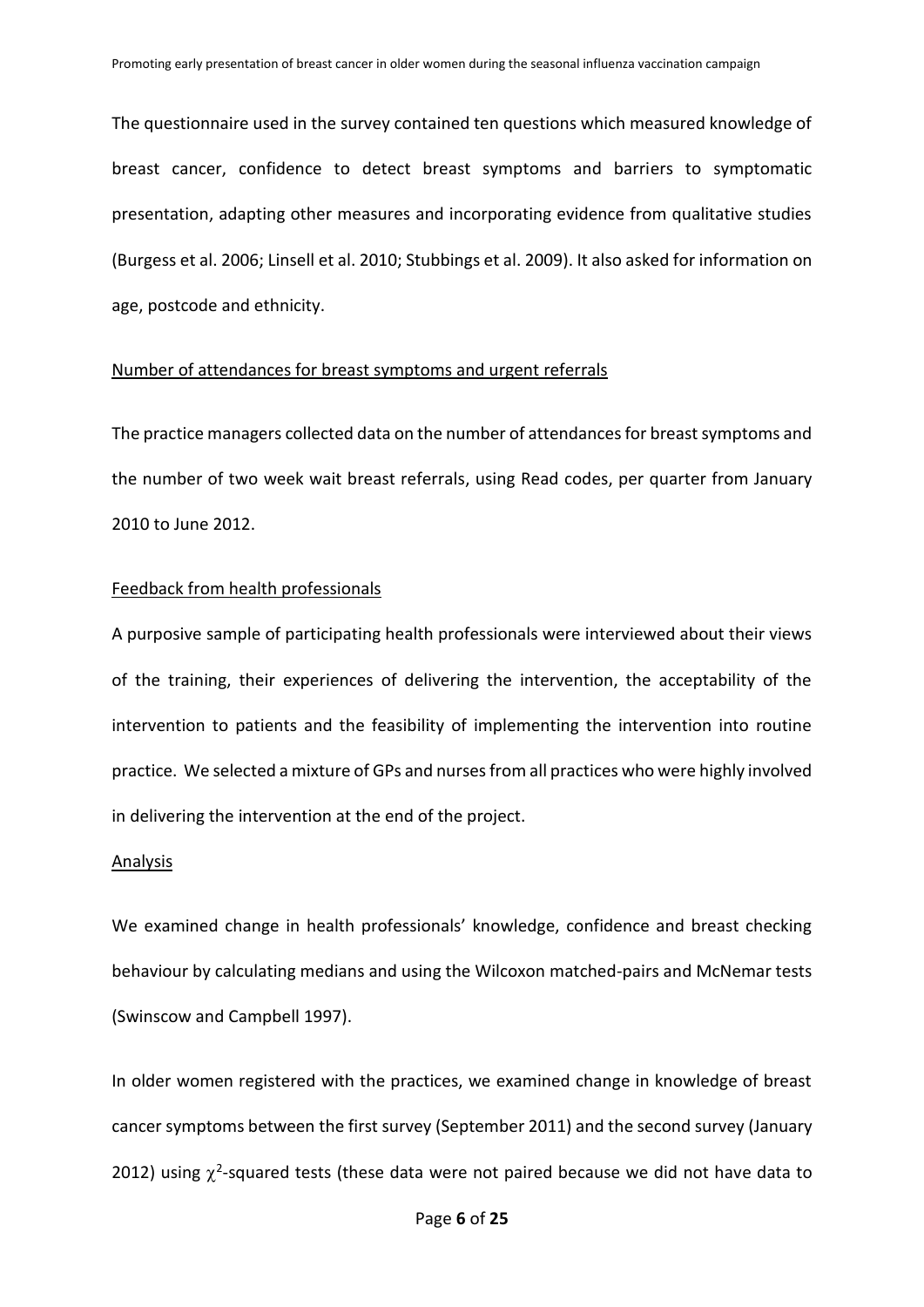identify respondents)[\(Swinscow and Campbell 1997\)](#page-19-9). We examined change in confidence to check breasts and reported barriers to symptomatic presentation using univariate logistic regression. All analyses were conducted using SPSS version 15.

We compared the number of breast symptom attendances and two week wait referrals made by the practice before and after the intervention (July to September 2011 and January to March 2012) and with the same time periods in the previous year.

Interviews with the health professionals were analysed qualitatively using thematic analysis to identify common patterns and themes [\(Braun and Clarke 2006\)](#page-18-10).

# Ethical approval

This project was a health service evaluation administered by the general practices and therefore did not require approval from an ethics committee.

## **Results**

# Effect of training on health professionals' knowledge and confidence

Response to the questionnaire about knowledge and confidence to promote early presentation of breast cancer was 100% before training and 73% after training. We found no significant differences between responders and non-responders to the second questionnaire by sex, profession (GP/Nurse) or baseline breast cancer awareness, confidence to promote early presentation of breast cancer or confidence to tackle barriers to symptomatic presentation. Health professionals' knowledge of breast cancer symptoms, knowledge that risk of breast cancer increases with age, reported breast checking, confidence to notice a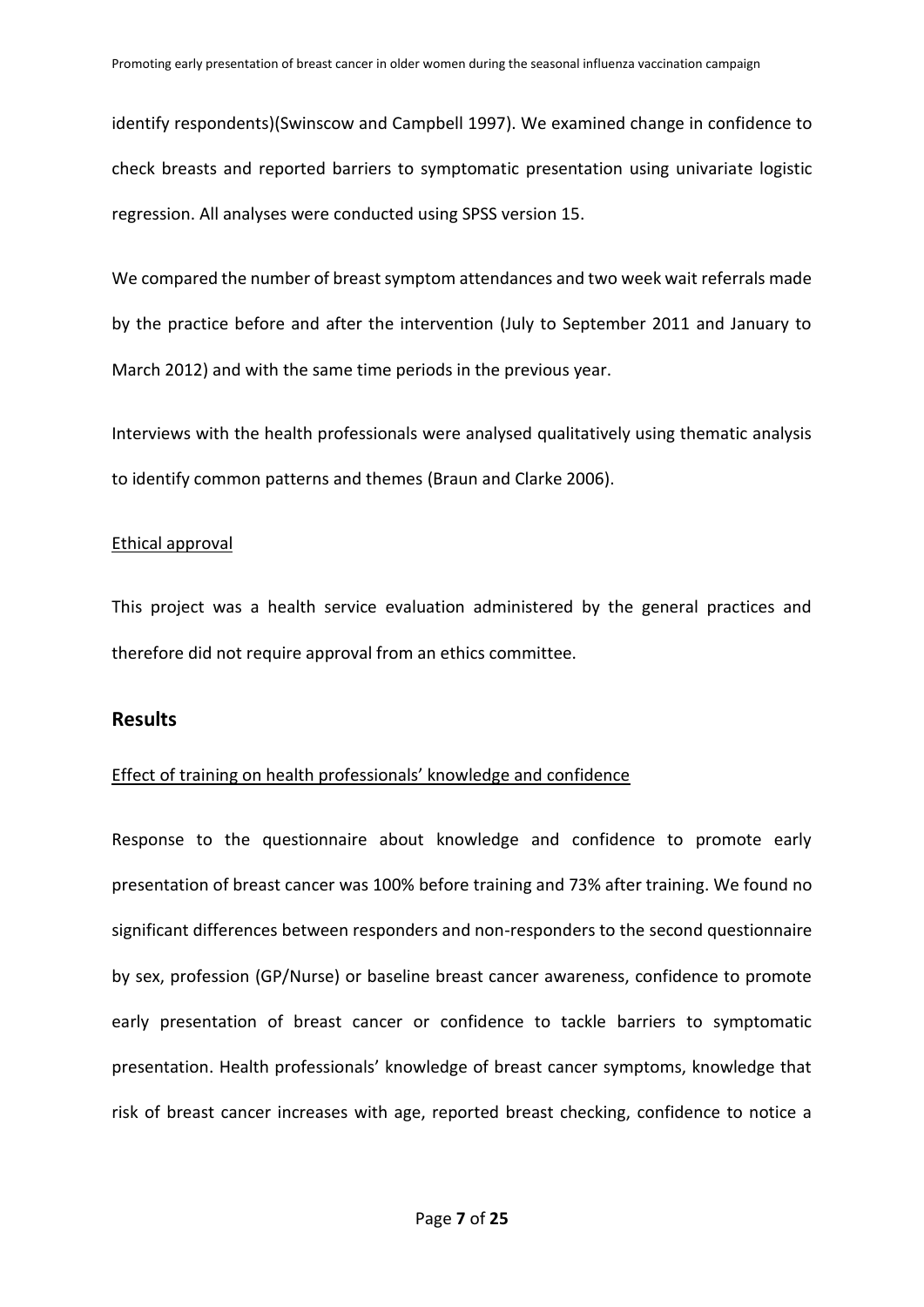change in their breasts (women only), confidence to promote early presentation of breast cancer and tackle barriers to symptomatic presentation increased after training (Table 1).

# Effect of the campaign on older women's breast cancer awareness

Response to the first survey was 36% (n=1102) and to the second survey was 39% (n=1249). Sixty percent of participants were aged between 70 and 79, and most were of White ethnic group (Table 2).

In the second survey, the median score for knowledge of breast cancer symptoms was higher than in the first survey (5/11 vs 4/11, p=0.005) and the median score for knowledge of nonlump breast cancer symptoms was also higher (3/9 vs 2/9, p=0.002). Knowledge of seven of the eleven symptoms was higher in the second survey (Table 3), in particular change in nipple position (+6.5%), pain in breast or armpit (+6.4%) and nipple discharge or bleeding (+5.6%).

The proportion of women reporting that they checked their breasts at least once a month was higher in the second survey (49% vs 43%, p=0.01) as was women's confidence to know which breast changes to look for and to remember to check their breasts. Knowledge of agerelated risk was not significantly different between the two surveys (Table 4).

There was no significant difference in the proportion of women reporting barriers that might put them off going to a doctor between the two surveys (median number of barriers reported 2/11 vs 2/11). The most commonly identified barrier was "Worrying about any treatment I might have to have" (43%).

## Attendance for breast symptoms and emergency referrals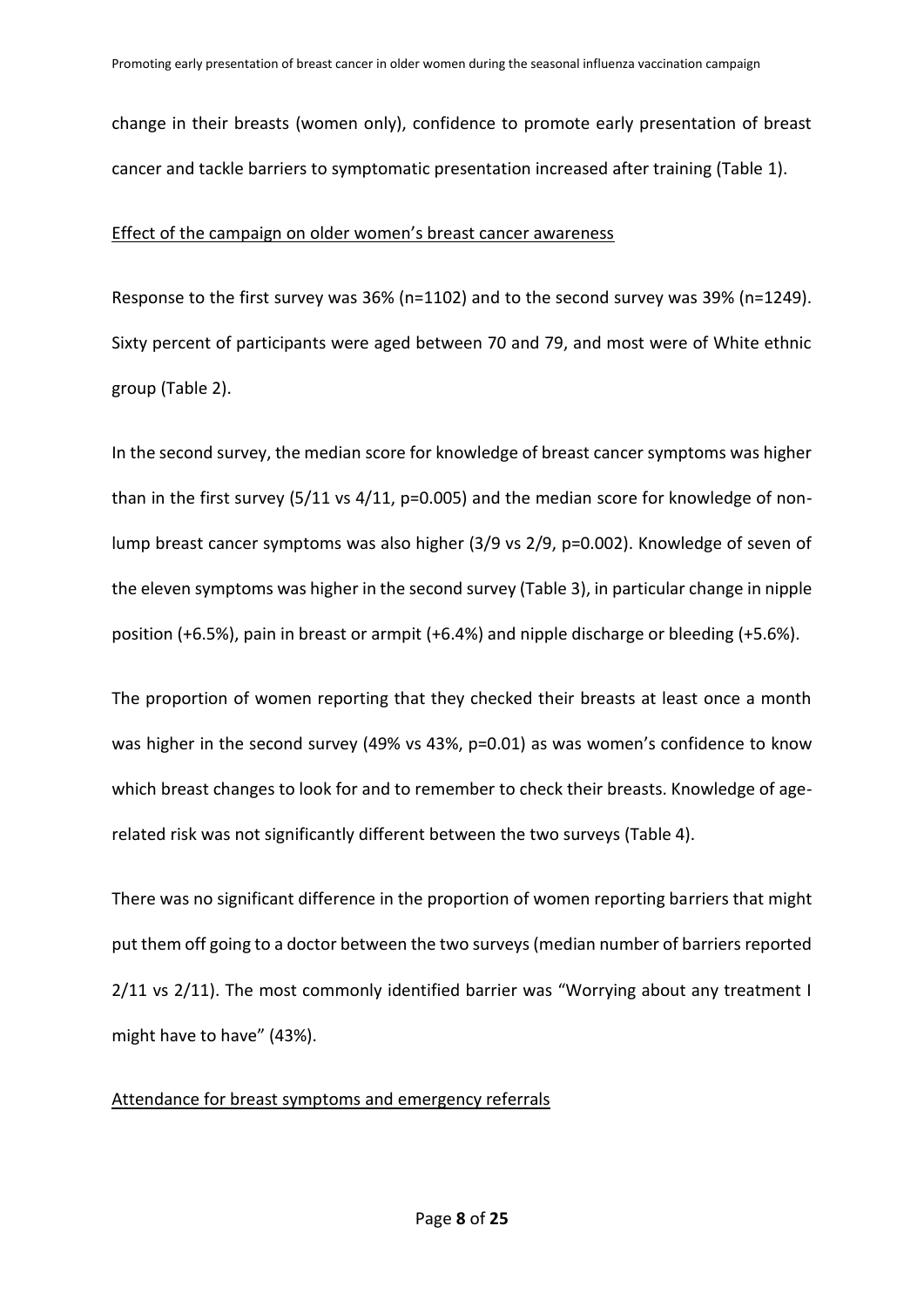Between July and September 2011 (the quarter before the seasonal flu campaign), 5/3338 (0.15%) registered women aged 70+ attended one of the six practices with breast symptoms; between October and December 2011 (the quarter of the seasonal flu campaign), 11/3432 (0.32%) women attended, and between January and March 2012, 12/3324 (0.36%) women attended. However, for the same period the year before, between January and March 2011, 15/3296 (0.46%) of women aged 70+ attended with breast symptoms.

There were similar findings for rates of two week wait referrals for breast symptoms, which for every quarter from October to December 2010 and January to March 2012 was between 0.30% and 0.52% of women per quarter with no clear increase during or after the campaign.

# Health professionals' perceptions of the intervention

We interviewed three practice managers, three GPs and four nurses. Health professionals thought the key messages of the intervention were important and that it would help increase breast awareness in this group of women.

*"I thought it was an excellent idea, because it makes older people more aware of breast cancer… I think they forget to check their breasts and they forget to look after their bodies as they get older" Nurse*

*"The booklet is brilliant because it was actually a tool to go through and it was a prompt [to go through with the patient]…… having those pictures, the little graph showing risk going up and what to do and how to phone the practice I thought was very clear" GP*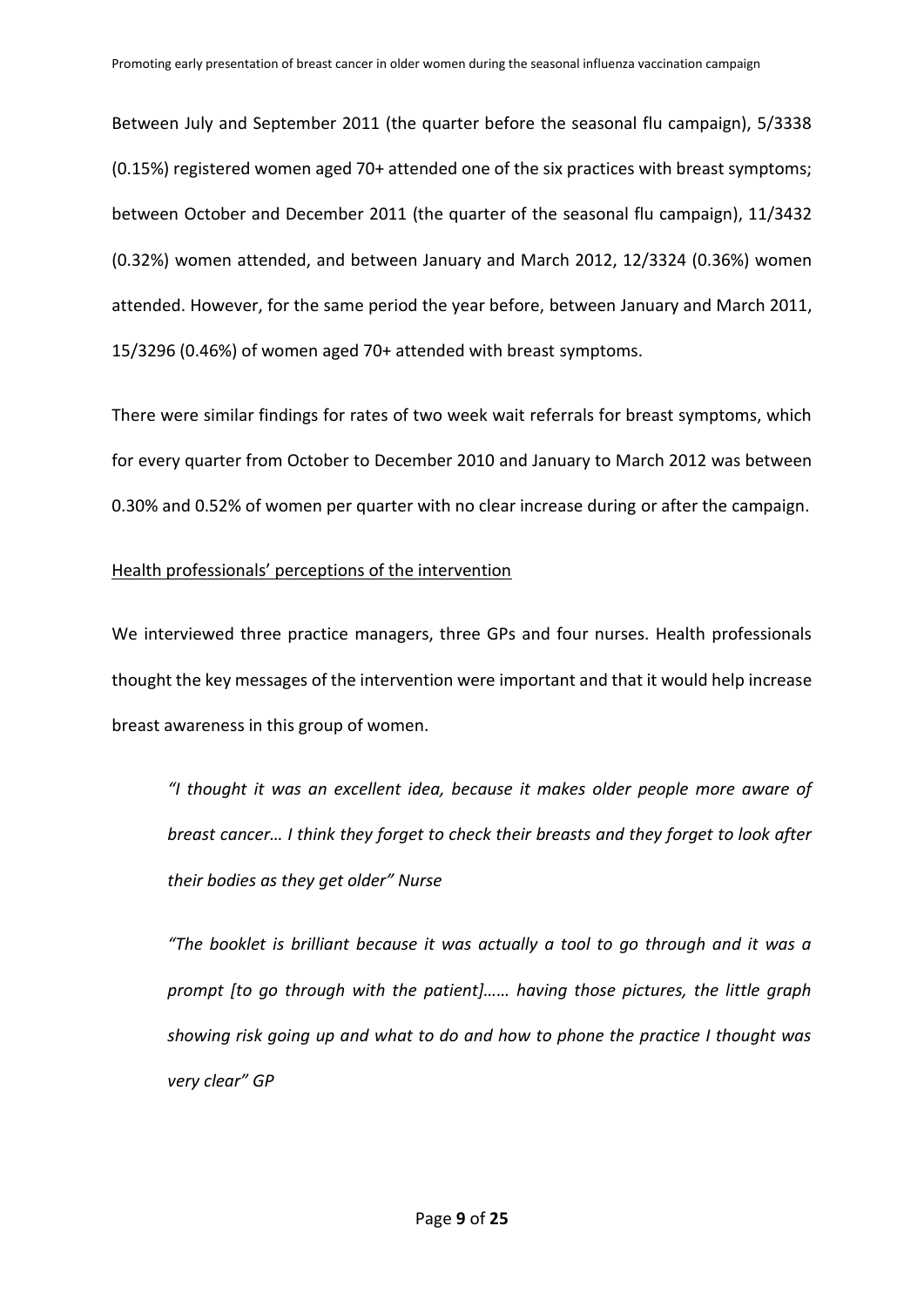Health professionals reported that women valued the content on the risk of breast cancer increases with age, breast cancer symptoms, and how to promote early presentation of breast cancer.

*"There were some other women who actually when you asked them 'what do you think your risk of breast cancer is as you get older?' They were shocked to find that their risk just carried on going up." GP* 

*"The majority of them [the women] were very positive and quite a few were quite pleased and shocked to find that they could actually phone the phone number and book themselves on [for breast screening] if they wanted to. Not a lot of people realised that, so that's nice having the number at the back of the book. And the book is very visual. They liked the book" Nurse*

Most health professionals reported that the intervention was easy to deliver, that they covered all the areas of the script in the time allowed and that it did not slow down flu vaccination clinics.

*"In the beginning I thought 'are we really going to be able to do this within the five minutes [for the flu vaccination appointment] that we've got?' but it was surprising how easy it was to actually bring it up [the intervention] while you are getting it [the vaccination] out of the cupboard." Nurse*

It was reported that the intervention sometimes took longer than one minute if women asked questions and some opportunities to deliver the intervention were missed because of busy days and not having the booklets available. Practice managers did not report any negative effect on waiting times.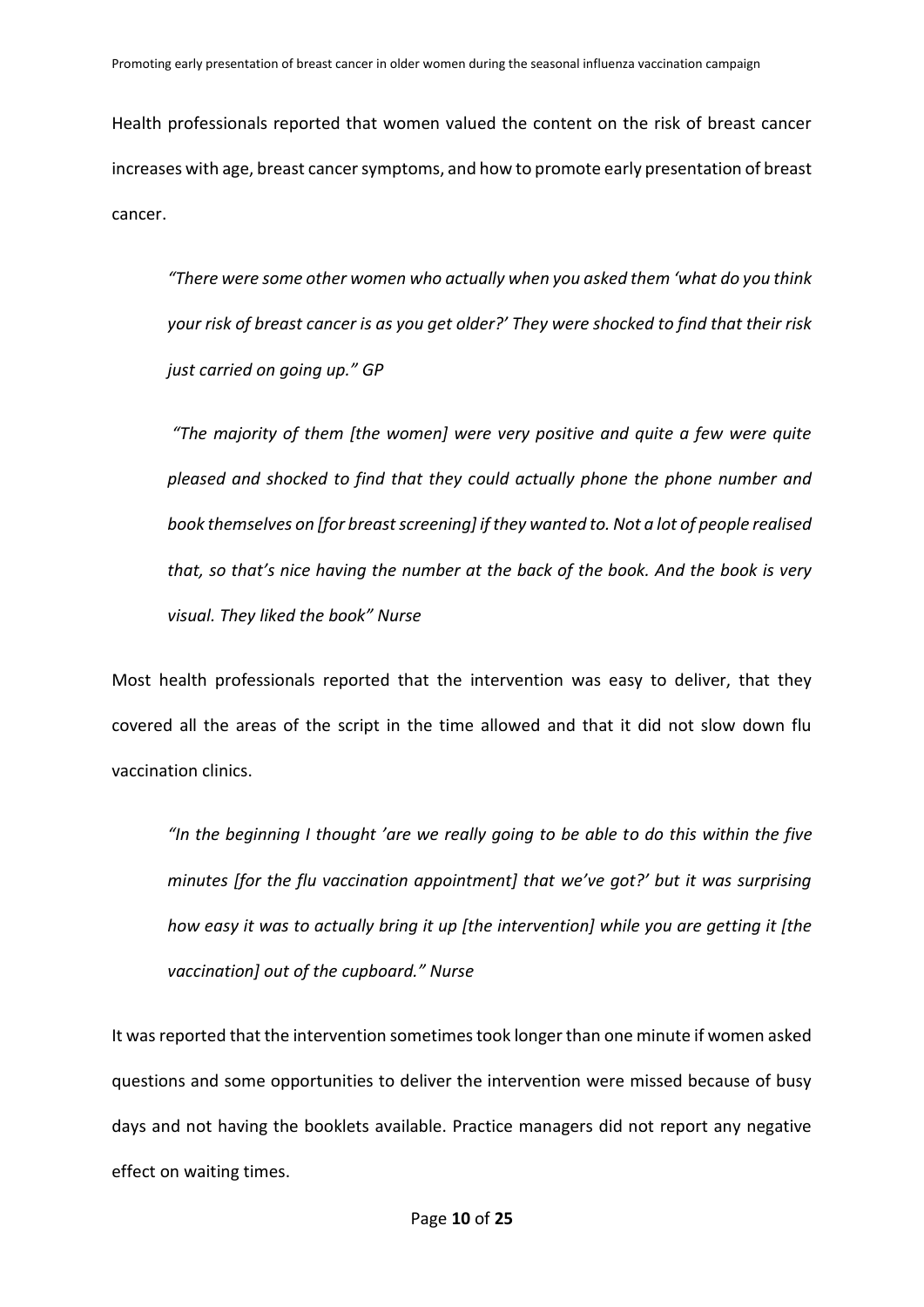# **Discussion**

# Summary of main findings

Training health professionals to deliver a brief intervention to promote early presentation of breast cancer among older women increased their knowledge and confidence to promote early presentation of breast cancer.

We found evidence that the intervention increased knowledge of breast cancer symptoms, confidence to check their breasts and frequency of breast checking among older women registered with the practices. The intervention did not increase knowledge of age-related risk of breast cancer nor reduce barriers to symptomatic presentation.

The intervention was considered worthwhile and feasible by health professionals and practice managers. There were no reports of disruption to clinics or any complaints from staff or patients. We found some evidence of a small increase in the number of women attending for breast symptoms or two week wait referrals for breast symptoms in the short term, suggesting that it would not raise an unnecessary burden on the health service.

# Strengths and limitations of the study

This study is, to our knowledge the first of its kind to evaluate an intervention to promote early presentation of breast cancer among older women in primary care using the seasonal influenza campaign as a vehicle. We had good uptake of training from health professionals and response to the second survey in the evaluation of their knowledge and confidence was reasonable.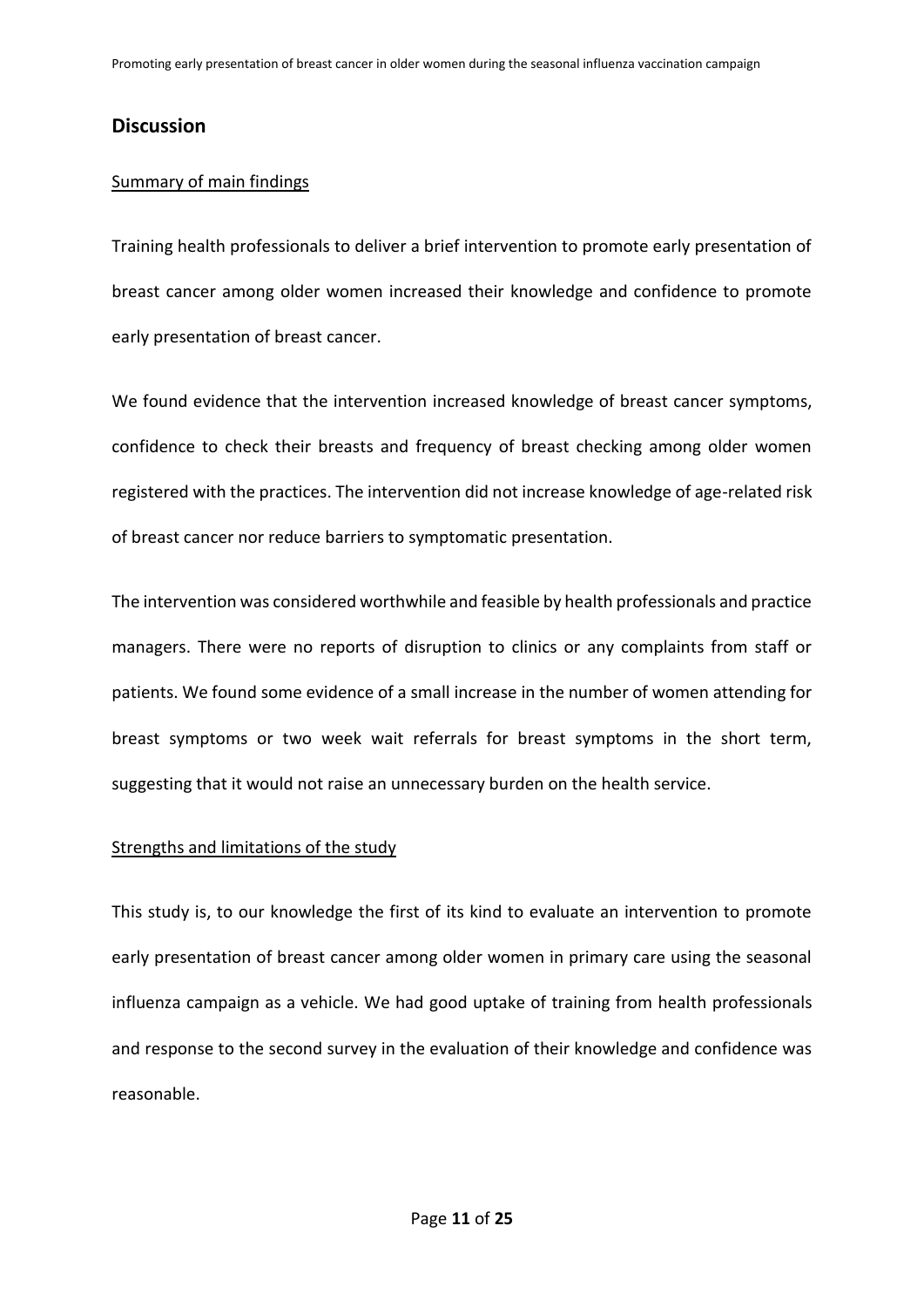The sample size for the evaluation of the effect on breast cancer awareness among older women was large. The response, was relatively low, but comparable to similar NHS postal surveys [\(Campbell et al. 2009\)](#page-18-11). Therefore we did not have any data about non-responders as we were unable to access these data. Therefore the results of the survey may not be representative of all the women aged 70+ registered at the practices. We were unable to identify whether the same women responded to the first and second survey; however, that the age and ethnic distribution of the survey participants was similar to the two surveys suggests that it is unlikely that there was major bias introduced by different women responding to each survey.

Because this was an uncontrolled study, we cannot say with certainty that the increase in breast cancer awareness was due to the intervention; however, there were no other national or local campaigns to increase breast cancer awareness during the period that could have been responsible. We were also unable to evaluate the quality of the delivery of the intervention. It is likely that the quality would have varied by health professional.

The questionnaire itself may have led to greater breast cancer awareness in the second survey (an effect known as the 'mere measurement' effect) [\(Godin et al. 2008\)](#page-18-12). This is unlikely to explain our findings as women in the usual care group of a randomised controlled trial of the PEP Intervention completed this questionnaire at multiple time points resulting in limited changes in breast cancer awareness [\(Forbes et al. 2011\)](#page-18-3).

#### Comparisons with other literature

Systematic review of interventions to promote cancer awareness and early presentation of symptoms (search date 2008) found that few interventions (in breast or other cancers) have been rigorously tested and therefore there is limited evidence of their effectiveness [\(Austoker](#page-18-13)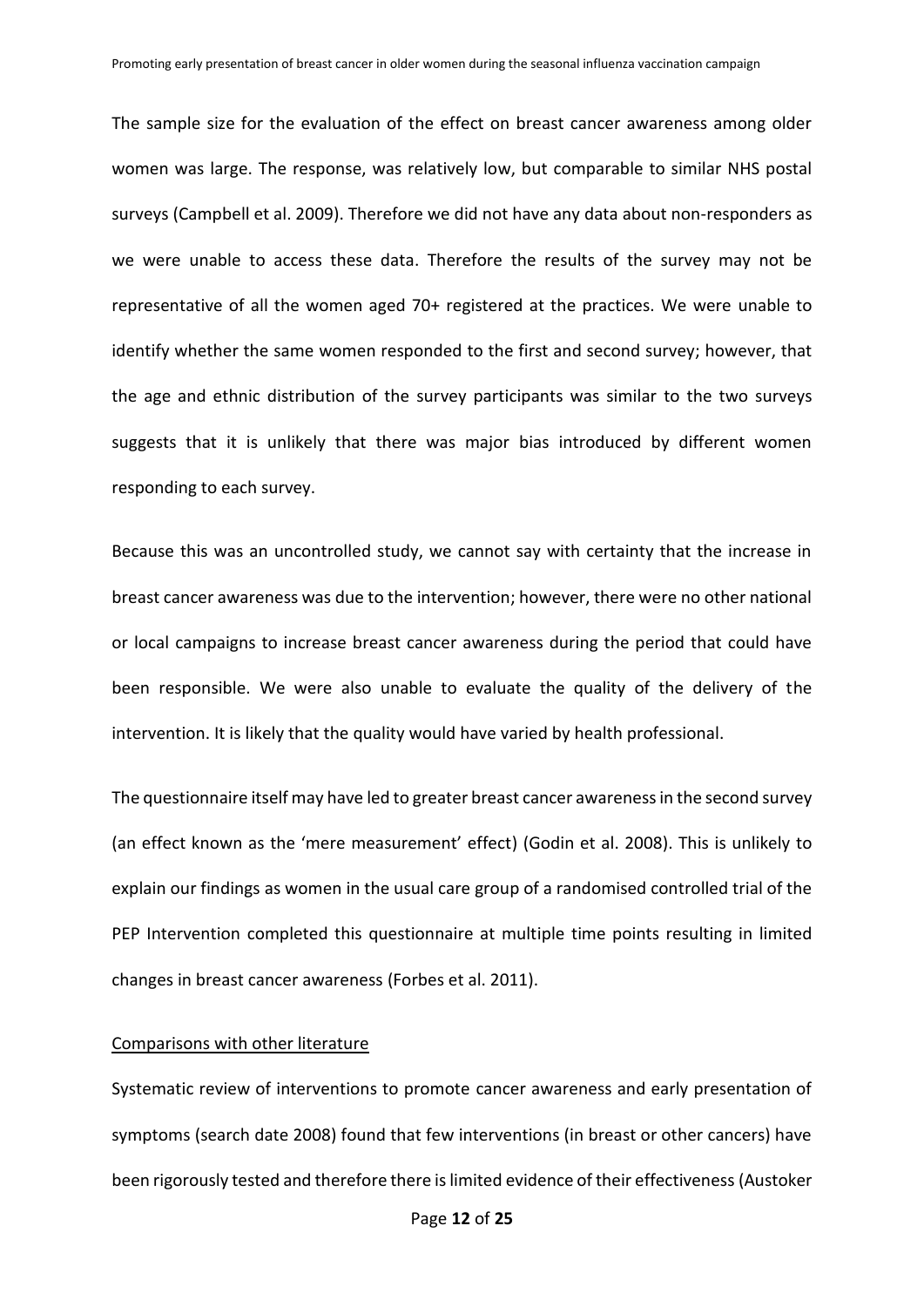[et al. 2009\)](#page-18-13). Since then, there have been significant developments in this field. A randomised controlled trial of the PEP Intervention in the NHS Breast Screening Programme found that it increased knowledge of breast cancer symptoms, knowledge that the risk of breast cancer increases with age, and reported breast checking two years later [\(Forbes et al. 2011\)](#page-18-3). Implementation of this intervention during routine clinical practice in the NHS Breast Screening Programme and primary care have shown similar effectiveness [\(Campbell et al.](#page-18-4)  [2015;](#page-18-4) [Dodd et al. 2017;](#page-18-5) [Forbes et al. 2012\)](#page-18-6).

Unlike previous studies of the PEP Intervention, we found that delivering the adapted PEP Intervention during the seasonal flu campaign did not increase knowledge of age-related risk. However, we did find an increase in knowledge of breast cancer symptoms and breast checking. It may be that there is insufficient time during the 1-minute intervention to deliver this message effectively, or that health professionals were not sufficiently equipped to deliver it. A similar one-to-one intervention to promote early presentation of lung cancer symptoms in general practice found that it reduced time to consultation after symptom onset and an increase in consultations for lung symptoms [\(Smith et al. 2013\)](#page-19-10).

Since this study, the Department of Health and NHS implemented regional cancer awareness media campaigns ('Be Clear on Cancer') in 2012 to promote early presentation of breast cancer among older women. These led to an 8% increase in the number of two week wait referrals for breast symptoms which prompted roll-out of national campaigns across England in 2014 and 2015 [\(National Cancer Registration and Analysis Service 2016\)](#page-19-11). However, it is not clear whether media campaigns lead to sustained changes in breast cancer awareness.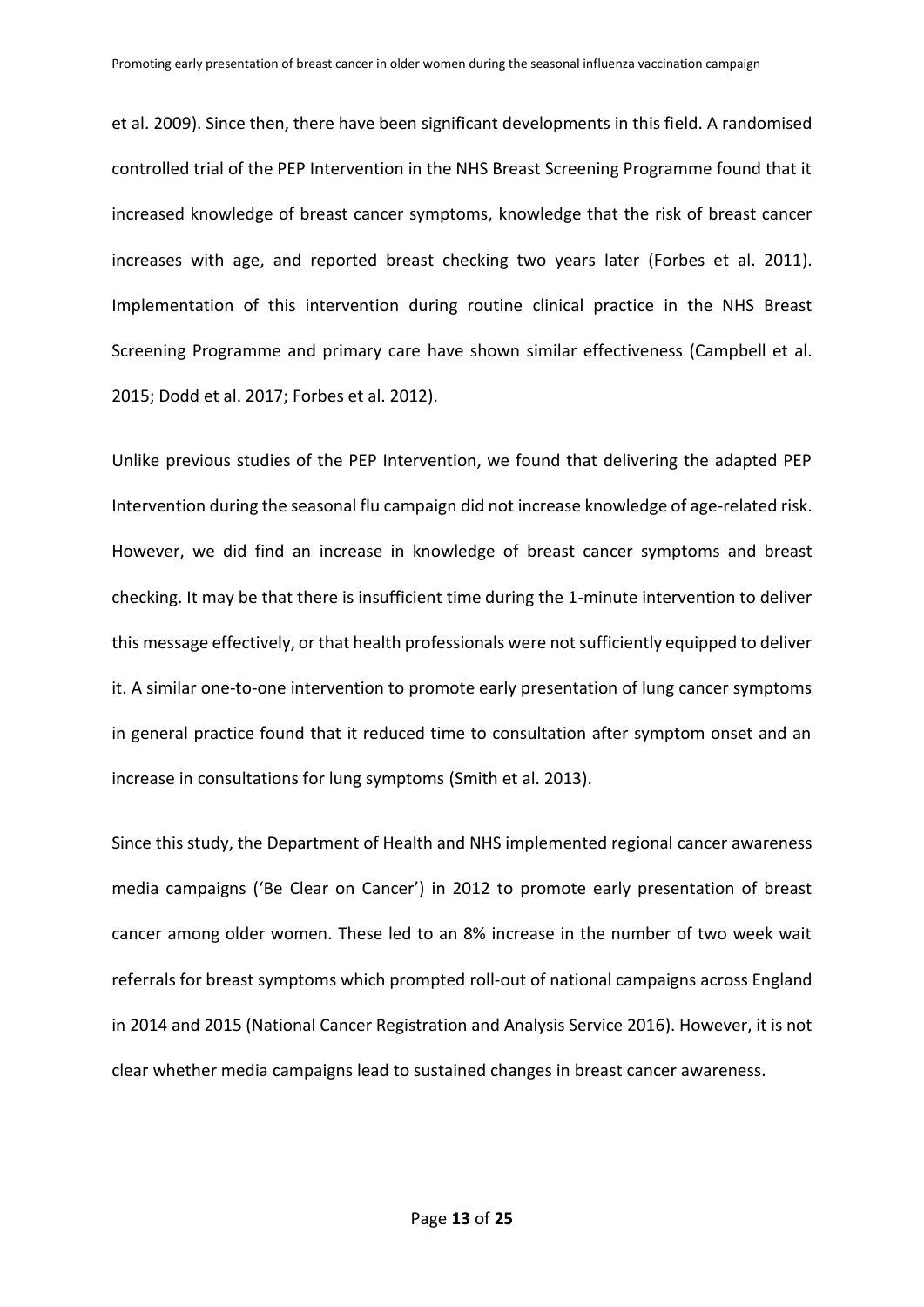# **Conclusions**

We found it was feasible and effective to train health professionals to deliver a 1-minute intervention to promote early presentation of breast cancer, which is likely to have led to increased breast cancer awareness in older women. The seasonal flu campaign provides an opportunity to promote earlier presentation of breast cancer among older women in primary care that does not lead to excessive demand on health services. Approaches of this kind could contribute to promoting early presentation of breast cancer and improving breast cancer awareness among older women. Although this work was conducted a number of years ago, we have no reason to believe that the conclusions are not applicable to current practice as early diagnosis of breast cancer is still a public health priority [\(NHS England 2017\)](#page-19-12).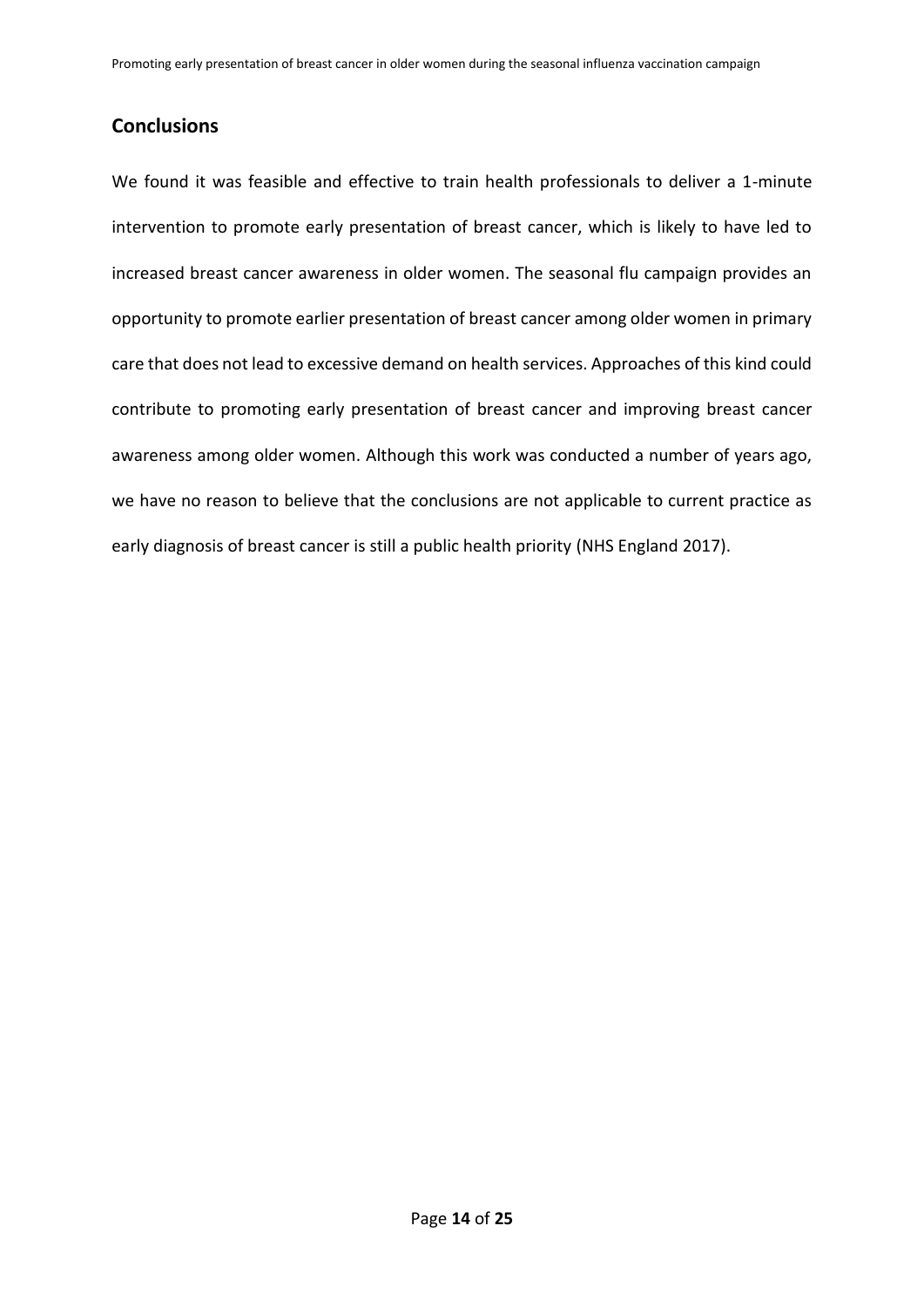# **Declarations**

# Ethics approval and consent to participate

This research project was a health services evaluation and so ethics approval and consent were not required. All patient contact was via health professionals and the research team at no point had access to personal patient information.

# Consent for publication

Not applicable.

# Availability of data and material

The datasets used and/or analysed during the current study are available from the corresponding author on reasonable request.

# Competing interests

The authors declare that they have no competing interests.

# Funding

This project was funded by the Department for Health and the National Cancer Action Team (DH reference 18). AJR and LJF contributed to this work as part of the programme of the Policy Research Unit in Cancer Awareness, Screening and Early Diagnosis. The Policy Research Unit in cancer Awareness, Screening, and Early Diagnosis receives funding for a research programme from the Department of Health Policy Research Programme. It is a collaboration between researchers from seven institutions (Queen Mary University of London, University College London, King's College London, London School of Hygiene and Tropical Medicine, Hull York Medical School, Durham University and Peninsula Medical School).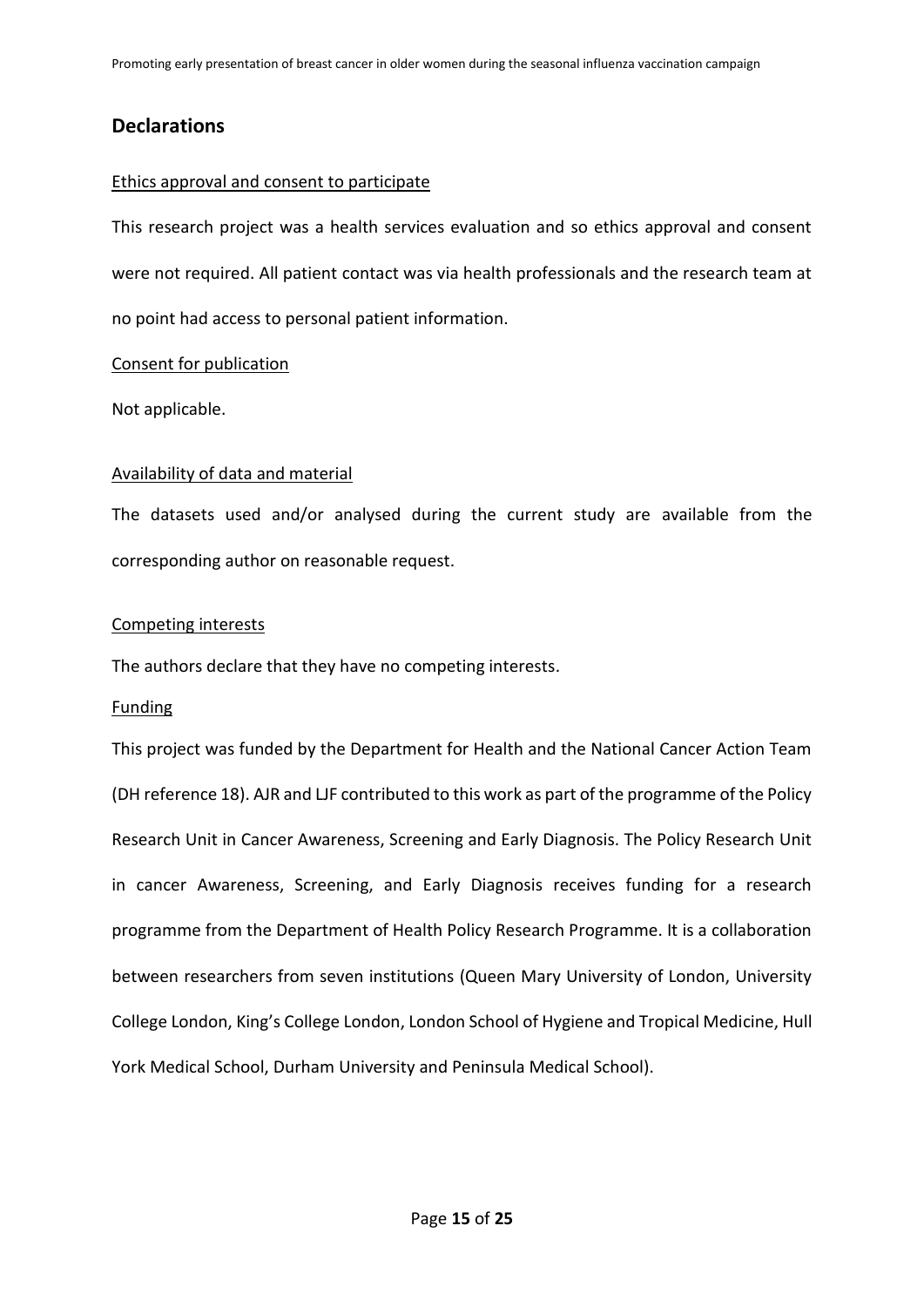## Authors' contributions

AK contributed to the co-ordination of the project, entered, analysed and interpreted the data, and drafted the manuscript. KM had the idea for the project, secured funding, contributed to the co-ordination of the project including recruiting practices, and commented on the manuscript. FW contributed to the analysis and commented on the manuscript. CB contributed to the co-ordination of the project, including recruiting the practices, and commented on the manuscript. AJR designed the intervention, trained the health professionals and provided comments on the manuscript. LJF led the implementation of the project, trained the health professionals, designed the evaluation, interpreted the data and revised the manuscript.

#### Acknowledgements

We acknowledge and thank all the health professionals who took part in delivering the intervention and practice staff who assisted with administration at Paxton Green Group Practice, Hurley Clinic, The Aylesbury Partnership, Forest Hill Group Practice, Lee Health Centre and Wells Park Practice. We thank Katy McEwan for preparing the survey questionnaires. We also warmly thank all the women who took the time to return their questionnaire.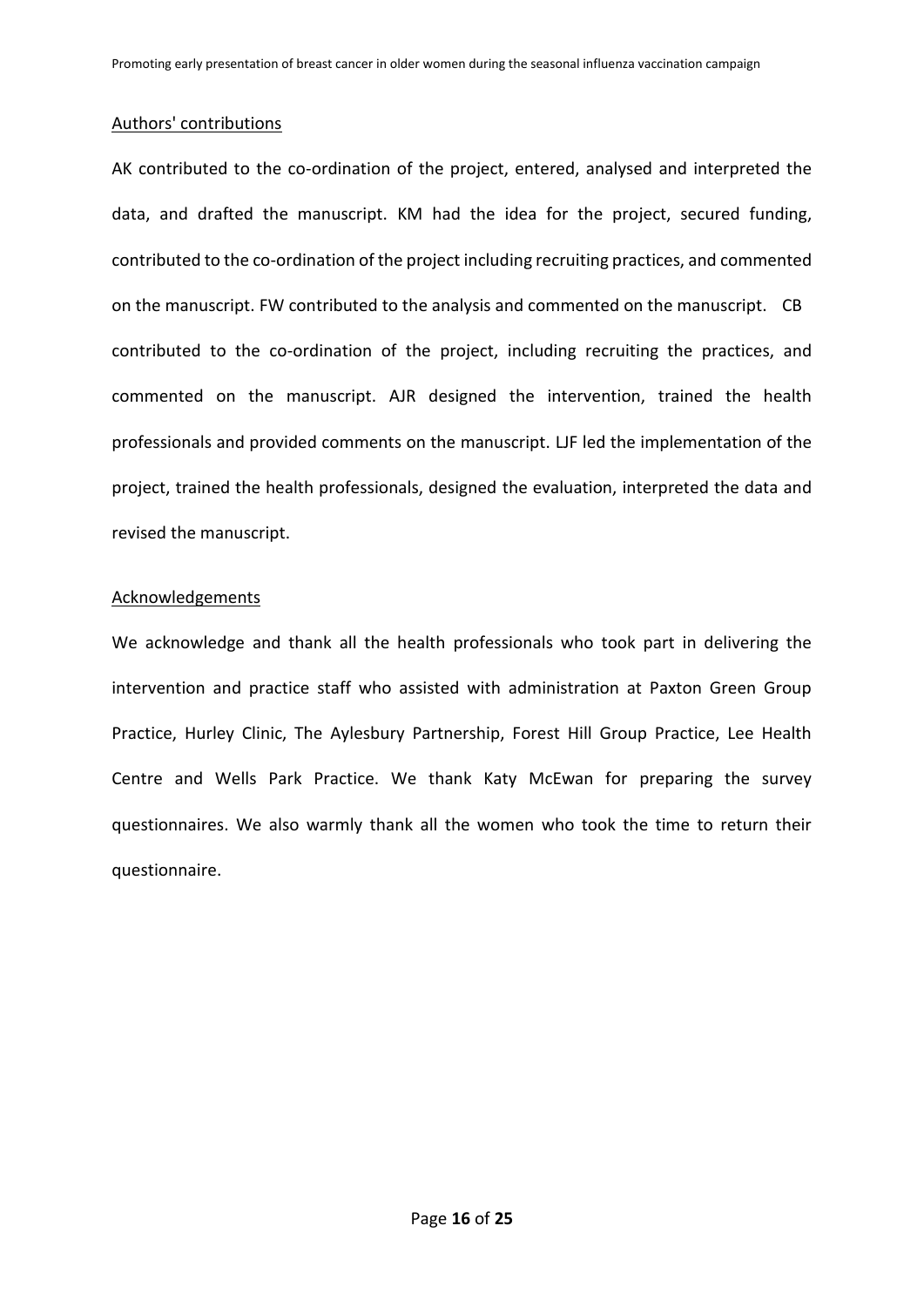# **Keywords**

- Primary Health Care
- Breast cancer awareness
- Health promotion

# **Key points**

- Breast Cancer Awareness among older women is low and may be associated with delayed presentation and later stage of diagnosis.
- The Promoting Early Presentation intervention (PEP), which has been found to increase breast cancer awareness, was adapted for use in primary care and delivered during in conjunction with the flu vaccination campaign.
- GPs and nurses from six GP practices in South London were trained to deliver the PEP intervention, utilising the opportunity of flu vaccinations to reach older women.
- Knowledge of breast symptoms increased after the intervention but no impact was found on emergency referrals, and interviews with health professionals deemed the intervention feasible and acceptable.
- This study presents a novel way to increase breast cancer awareness which could contribute to promoting earlier presentation and diagnosis of breast cancer in the UK.

# **Reflective questions**

- What is your own awareness of the symptoms of breast cancer and increasing risk with age?
- Do you think this intervention described would be feasible in your own practice?
- Do you think written information materials are helpful for communicating health messages to patients?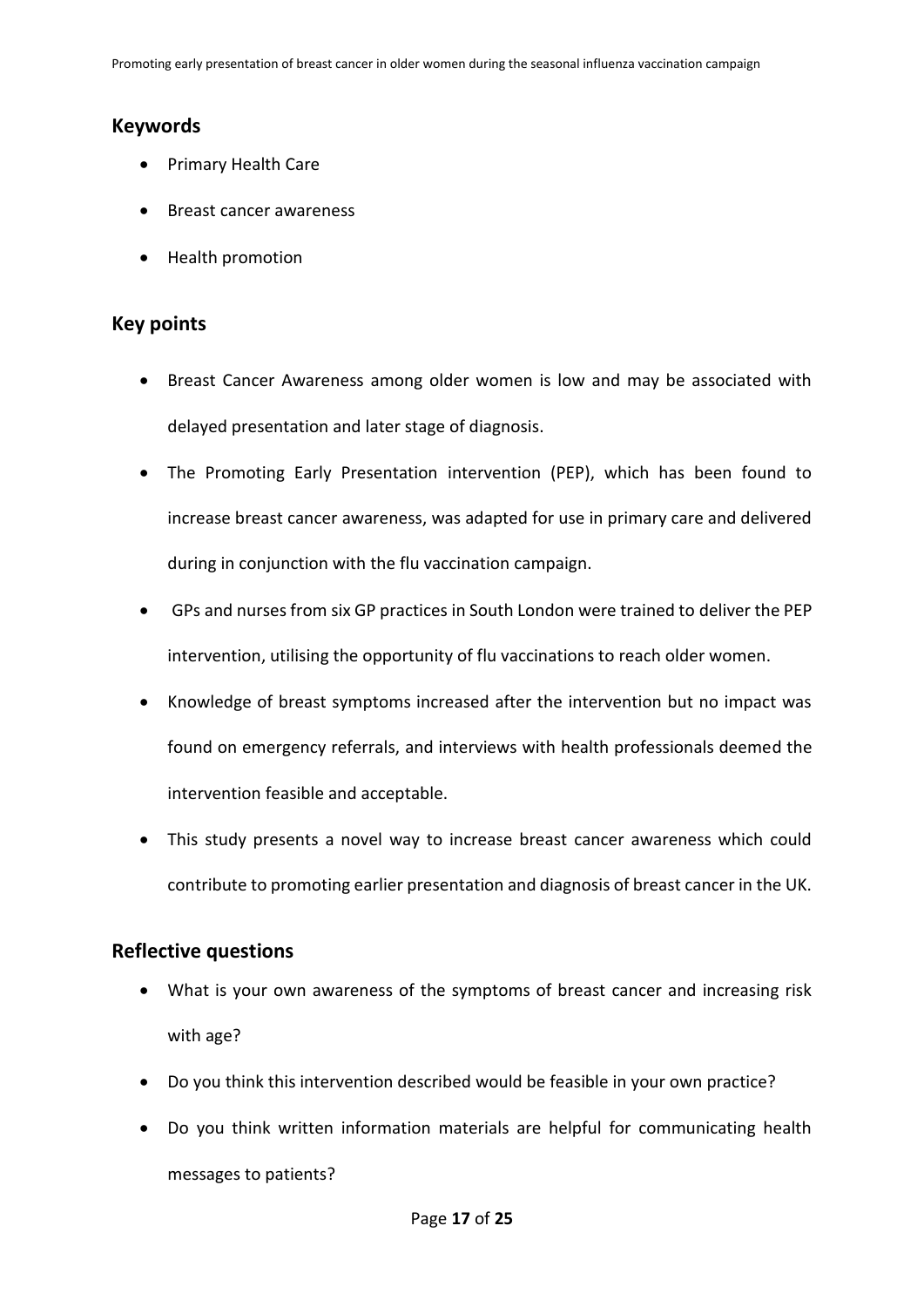Promoting early presentation of breast cancer in older women during the seasonal influenza vaccination campaign

# **List of abbreviations**

PEP Intervention: Promoting Early Presentation Intervention

NHS: National Health Service

GP: General practitioner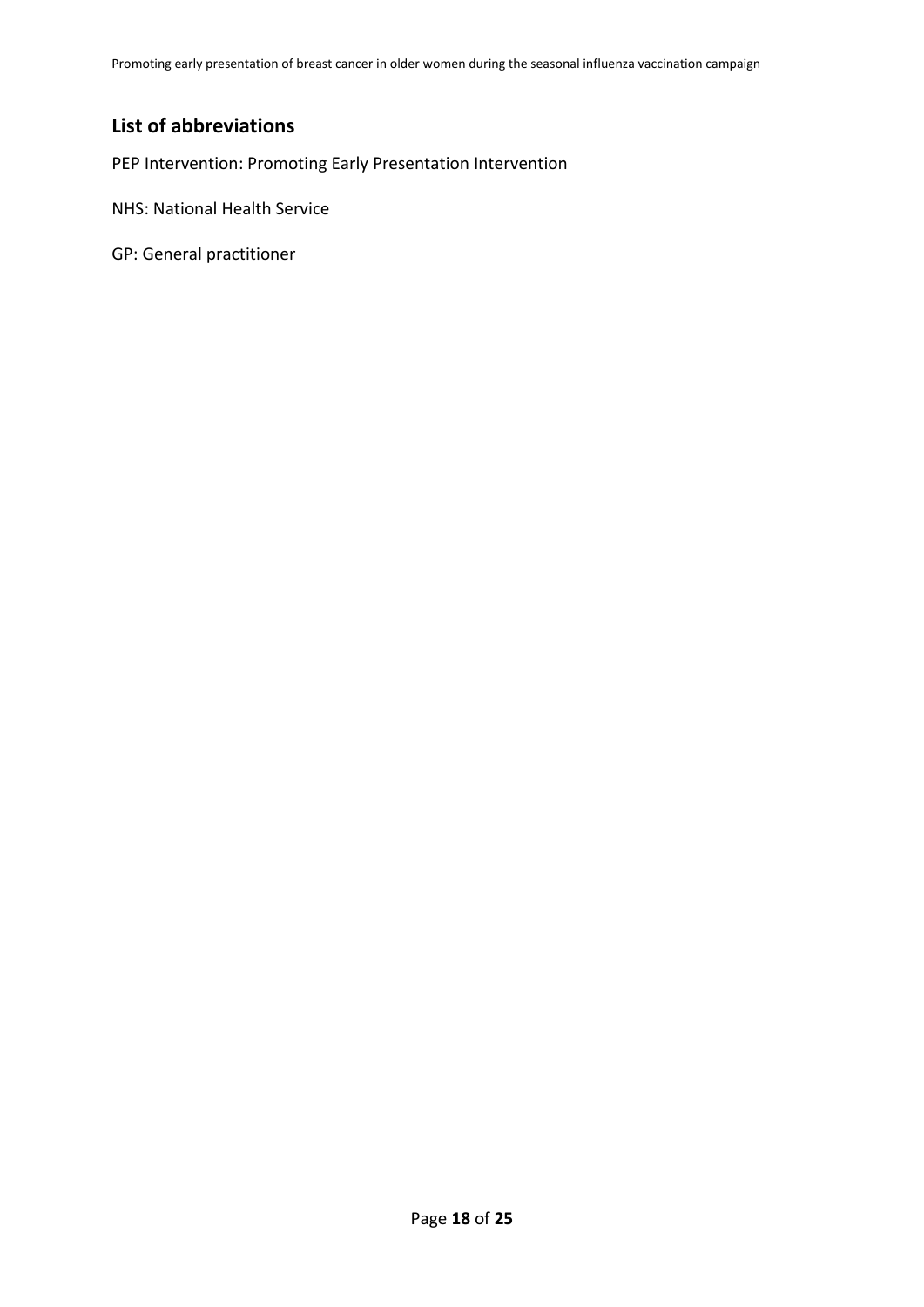# **References**

- <span id="page-18-7"></span>All Party Parliamentary Group on Breast Cancer. 2013. Age is just a number: the report of the parliamentary enquiry into older age and breast cancer.
- <span id="page-18-13"></span>Austoker J, Bankhead C, Forbes LJ, Atkins L, Martin F, Robb K, Wardle J, Ramirez AJ. 2009. Interventions to promote cancer awareness and early presentation: systematic review. British journal of cancer. 101 Suppl 2:S31-39.
- <span id="page-18-10"></span>Braun V, Clarke V. 2006. Using thematic analysis in psychology. Qualitative research in psychology. 3(2):77-101.
- <span id="page-18-1"></span>Burgess CC, Bish AM, Hunter HS, Salkovskis P, Michell M, Whelehan P, Ramirez AJ. 2008. Promoting early presentation of breast cancer: development of a psycho-educational intervention. Chronic illness. 4(1):13-27.
- <span id="page-18-2"></span>Burgess CC, Linsell L, Kapari M, Omar L, Michell M, Whelehan P, Richards MA, Ramirez AJ. 2009. Promoting early presentation of breast cancer by older women: a preliminary evaluation of a one-to-one health professional-delivered intervention. Journal of psychosomatic research. 67(5):377-387.
- <span id="page-18-9"></span>Burgess CC, Potts HW, Hamed H, Bish AM, Hunter MS, Richards MA, Ramirez AJ. 2006. Why do older women delay presentation with breast cancer symptoms? Psycho-oncology. 15(11):962-968.
- <span id="page-18-4"></span>Campbell J, Pyer M, Rogers S, Jones J, Ramirez A, Forbes L. 2015. Promoting early presentation of breast cancer in women over 70 years old in general practice. Journal of Public Health.fdv125.
- <span id="page-18-11"></span>Campbell J, Smith P, Nissen S, Bower P, Elliott M, Roland M. 2009. The GP Patient Survey for use in primary care in the National Health Service in the UK–development and psychometric characteristics. BMC family practice. 10(1):57.
- <span id="page-18-0"></span>Breast cancer incidence (invasive) statistics. 2016. [accessed 12th May 2016]. [http://www.cancerresearchuk.org/health-professional/cancer-statistics/statistics-by](http://www.cancerresearchuk.org/health-professional/cancer-statistics/statistics-by-cancer-type/breast-cancer/incidence-invasive#heading-One)[cancer-type/breast-cancer/incidence-invasive#heading-One.](http://www.cancerresearchuk.org/health-professional/cancer-statistics/statistics-by-cancer-type/breast-cancer/incidence-invasive#heading-One)
- <span id="page-18-5"></span>Dodd RH, Forster AS, Sellars S, Patnick J, Ramirez AJ, Forbes LJL. 2017. Promoting early presentation of breast cancer in older women: sustained effect of an intervention to promote breast cancer awareness in routine clinical practice. BMC Health Services Research. 17(1):386.
- <span id="page-18-8"></span>Doran T, Fullwood C, Kontopantelis E, Reeves D. 2008. Effect of financial incentives on inequalities in the delivery of primary clinical care in England: analysis of clinical activity indicators for the quality and outcomes framework. The Lancet. 372(9640):728-736.
- <span id="page-18-6"></span>Forbes LJ, Forster AS, Dodd RH, Tucker L, Laming R, Sellars S, Patnick J, Ramirez AJ. 2012. Promoting early presentation of breast cancer in older women: implementing an evidence-based intervention in routine clinical practice. Journal of cancer epidemiology. 2012:835167.
- <span id="page-18-3"></span>Forbes LJ, Linsell L, Atkins L, Burgess C, Tucker L, Omar L, Ramirez AJ. 2011. A promoting early presentation intervention increases breast cancer awareness in older women after 2 years: a randomised controlled trial. British journal of cancer. 105(1):18-21.
- <span id="page-18-12"></span>Godin G, Sheeran P, Conner M, Germain M. 2008. Asking questions changes behavior: mere measurement effects on frequency of blood donation. Health psychology : official journal of the Division of Health Psychology, American Psychological Association. 27(2):179-184.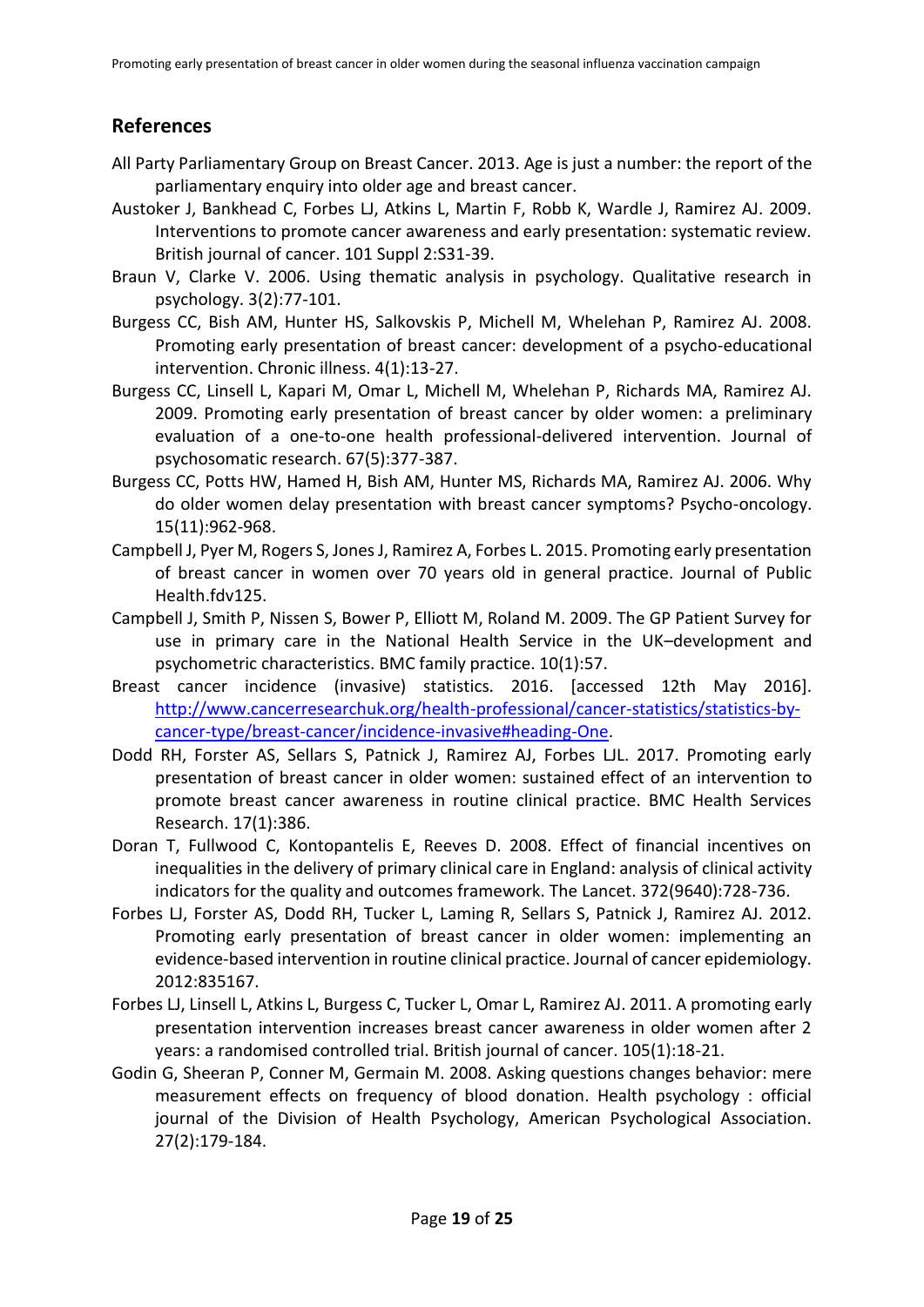- <span id="page-19-4"></span>Kaushal A, Ramirez AJ, Warburton F, Forster AS, Linsell L, Burgess C, Tucker L, Omar L, Forbes LJ. 2016. "Promoting Early Presentation" intervention sustains increased breast cancer awareness in older women for three years: A randomized controlled trial. Journal of medical screening.0969141316667408.
- <span id="page-19-1"></span>Koo MM, von Wagner C, Abel GA, McPhail S, Rubin GP, Lyratzopoulos G. 2017. Typical and atypical presenting symptoms of breast cancer and their associations with diagnostic intervals: Evidence from a national audit of cancer diagnosis. Cancer Epidemiology. 48:140-146.
- <span id="page-19-2"></span>Linsell L, Burgess CC, Ramirez AJ. 2008. Breast cancer awareness among older women. British journal of cancer. 99(8):1221-1225.
- <span id="page-19-7"></span>Linsell L, Forbes LJ, Burgess C, Kapari M, Thurnham A, Ramirez AJ. 2010. Validation of a measurement tool to assess awareness of breast cancer. European journal of cancer (Oxford, England : 1990). 46(8):1374-1381.
- <span id="page-19-5"></span>Linsell L, Forbes LJ, Kapari M, Burgess C, Omar L, Tucker L, Ramirez AJ. 2009. A randomised controlled trial of an intervention to promote early presentation of breast cancer in older women: effect on breast cancer awareness. British journal of cancer. 101 Suppl 2:S40-48.
- <span id="page-19-0"></span>Lyratzopoulos G, Abel GA, Barbiere JM, Brown CH, Rous BA, Greenberg DC. 2012. Variation in advanced stage at diagnosis of lung and female breast cancer in an English region 2006- 2009. British journal of cancer. 106(6):1068-1075.
- <span id="page-19-11"></span>National Cancer Registration and Analysis Service. 2016. Be Clear on Cancer: National breast cancer in women over 70 awareness campaign: February/March 2014: Interim evaluation results. Public Health England.
- <span id="page-19-12"></span>NHS England. 2017. Achieving World-Class Cancer Outcomes: A Strategy for England 2015- 2020 – Progress Report 2016-17.
- <span id="page-19-6"></span>Omar L, Burgess C, Tucker L, Whelehan P, Ramirez A. 2010. Can radiographers be trained to deliver an intervention to raise breast cancer awareness, and thereby promote early presentation of breast cancer, in older women? Radiography. 16(2):101-107.
- <span id="page-19-3"></span>Ramirez AJ, Westcombe AM, Burgess CC, Sutton S, Littlejohns P, Richards MA. 1999. Factors predicting delayed presentation of symptomatic breast cancer: a systematic review. Lancet. 353(9159):1127-1131.
- <span id="page-19-10"></span>Smith S, Fielding S, Murchie P, Johnston M, Wyke S, Powell R, Devereux G, Nicolson M, Macleod U, Wilson P et al. 2013. Reducing the time before consulting with symptoms of lung cancer: a randomised controlled trial in primary care. The British journal of general practice : the journal of the Royal College of General Practitioners. 63(606):e47- 54.
- <span id="page-19-8"></span>Stubbings S, Robb K, Waller J, Ramirez A, Austoker J, Macleod U, Hiom S, Wardle J. 2009. Development of a measurement tool to assess public awareness of cancer. British journal of cancer. 101 Suppl 2:S13-17.
- <span id="page-19-9"></span>Swinscow T, Campbell M. 1997. Study design and choosing a statistical test. Statistics at Square One London: BMJ Publishing Group.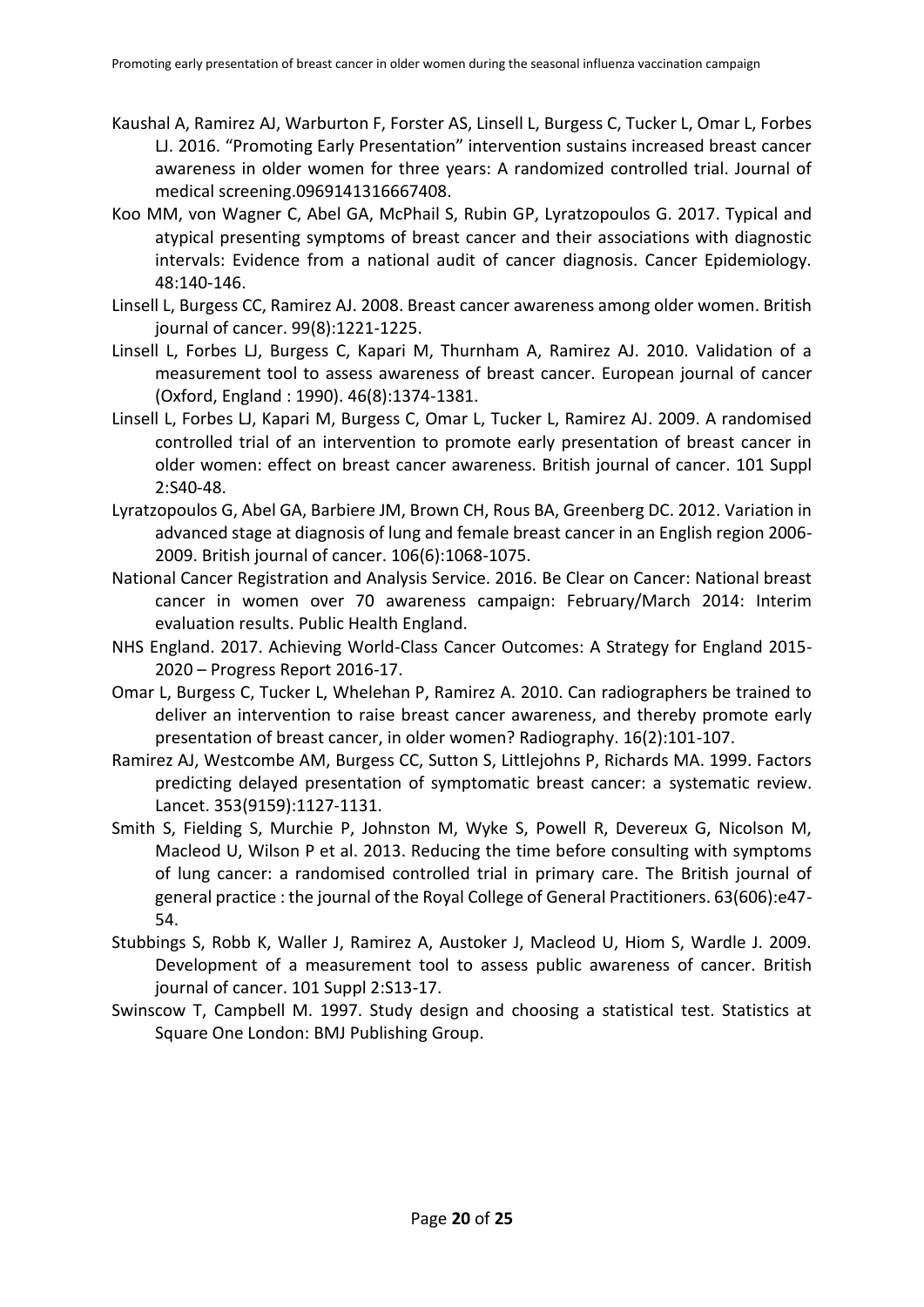|                                                                          | <b>Before</b>  | After    | p for                   |  |
|--------------------------------------------------------------------------|----------------|----------|-------------------------|--|
|                                                                          | training       | training | difference <sup>a</sup> |  |
| Number of breast cancer symptoms recognised (median out                  |                |          |                         |  |
| of 11)                                                                   | 8              | 11       | < 0.001                 |  |
| Number of non-lump breast cancer symptoms recognised                     | $\overline{7}$ | 9        | 0.001                   |  |
| (median out of 9)                                                        |                |          |                         |  |
| Identified a 70 year old at most risk of breast cancer rather            | 52             |          | 0.012                   |  |
| than a younger woman or a woman of any age (%)                           |                | 85       |                         |  |
| Knew that risk of breast cancer increases after the age of 70            |                |          |                         |  |
| rather than decreases or stays the same (%)                              | 66             | 97       | 0.004                   |  |
| Confident to promote early presentation (median out of 50 <sup>b</sup> ) | 40             | 45       | < 0.001                 |  |
| Confident to tackle barriers to presentation (median out of              |                |          |                         |  |
| 40 <sup>c</sup>                                                          | 35             | 36       | 0.008                   |  |
| Reported checking breasts at least once a month (% of 22                 |                |          |                         |  |
| women)                                                                   | 32             | 68       | 0.008                   |  |
| Confident to notice changes in breasts (% of 22 women)                   | 73             | 100      | 0.031                   |  |

Table 1. Health professionals' knowledge of breast cancer and confidence to promote early presentation

a Analysis of 29 health professionals who had responded to the follow-up questionnaire.

 $<sup>b</sup>$  An aggregate score based on 5 questions about confidence to promote early presentation (symptom</sup> awareness, risk of developing cancer, breast checking, prompt presentation of symptoms and delivering the intervention in a positive and motivational style). The individual questions were scored from 1 to 10 with 10 being the most confident.

<sup>c</sup> An aggregate score based on 4 questions about confidence to tackle barriers to presentation (embarrassment, worry about wasting the doctor's time, being too busy to see the doctor and worrying about what the doctor might find). The individual questions were scored from 1 to 10 with 10 being the most confident.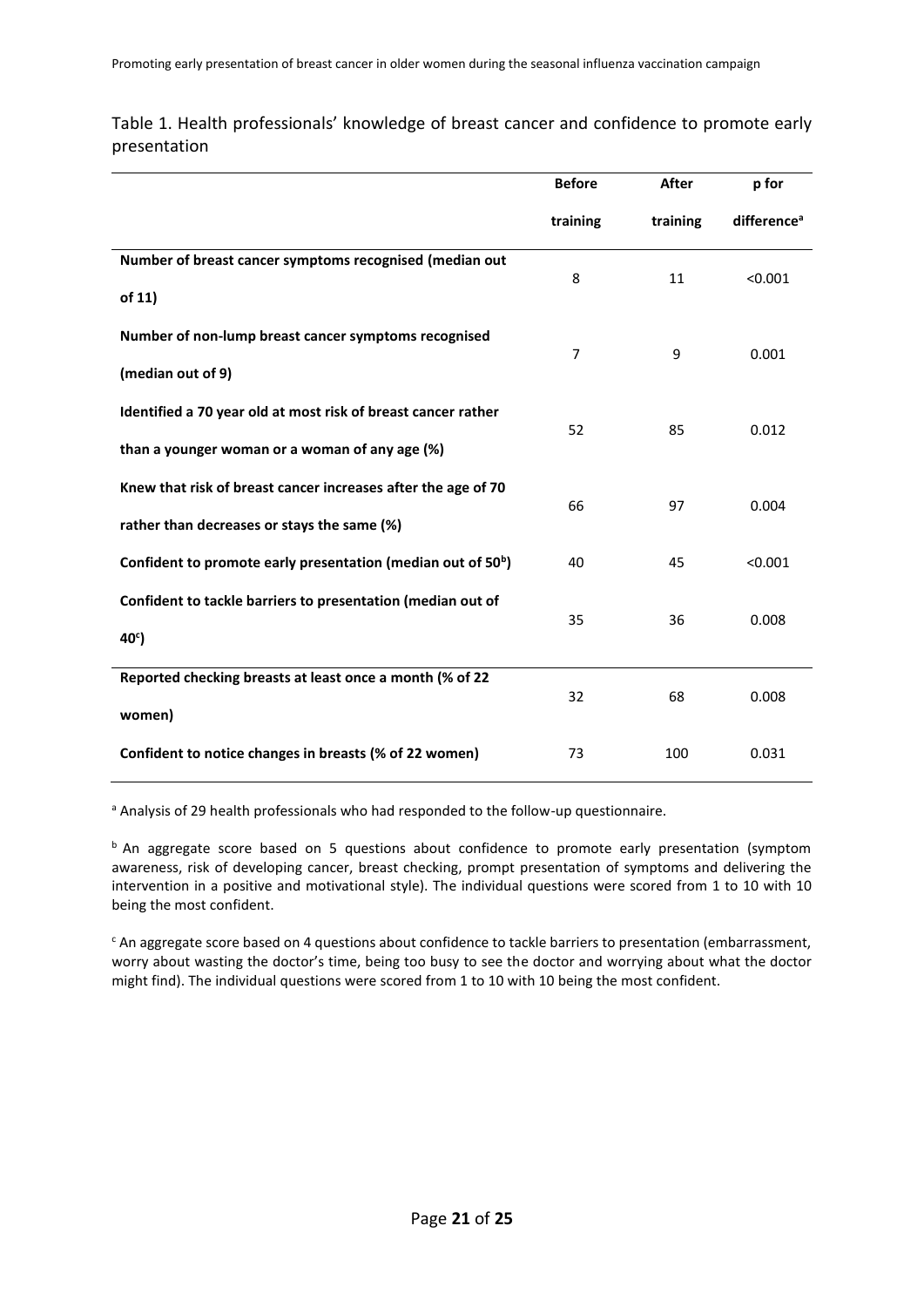|                                     | Baseline n (%)                       | Follow-up n (%)                      |  |  |
|-------------------------------------|--------------------------------------|--------------------------------------|--|--|
|                                     |                                      |                                      |  |  |
| <b>Total number of participants</b> | 1102                                 | 1249                                 |  |  |
| Age                                 | Data available for 1089 participants | Data available for 1222 participants |  |  |
| 70-79                               | 647 (59.4)                           | 732 (59.1)                           |  |  |
| $80+$                               | 442 (40.6)                           | 506 (40.9)                           |  |  |
| <b>Ethnicity</b>                    | Data available for 1053 participants | Data available for 1173 participants |  |  |
| White                               | 926 (87.9)                           | 1018 (86.8)                          |  |  |
| Mixed                               | 17(1.6)                              | 21(1.8)                              |  |  |
| Asian                               | 24(2.3)                              | 35(3.0)                              |  |  |
| <b>Black</b>                        | 79 (7.5)                             | 88 (7.5)                             |  |  |
| Other                               | 7(0.7)                               | 11(0.9)                              |  |  |
|                                     |                                      |                                      |  |  |

Table 2. Age and ethnicity of women aged 70+ taking part in the baseline and follow-up surveys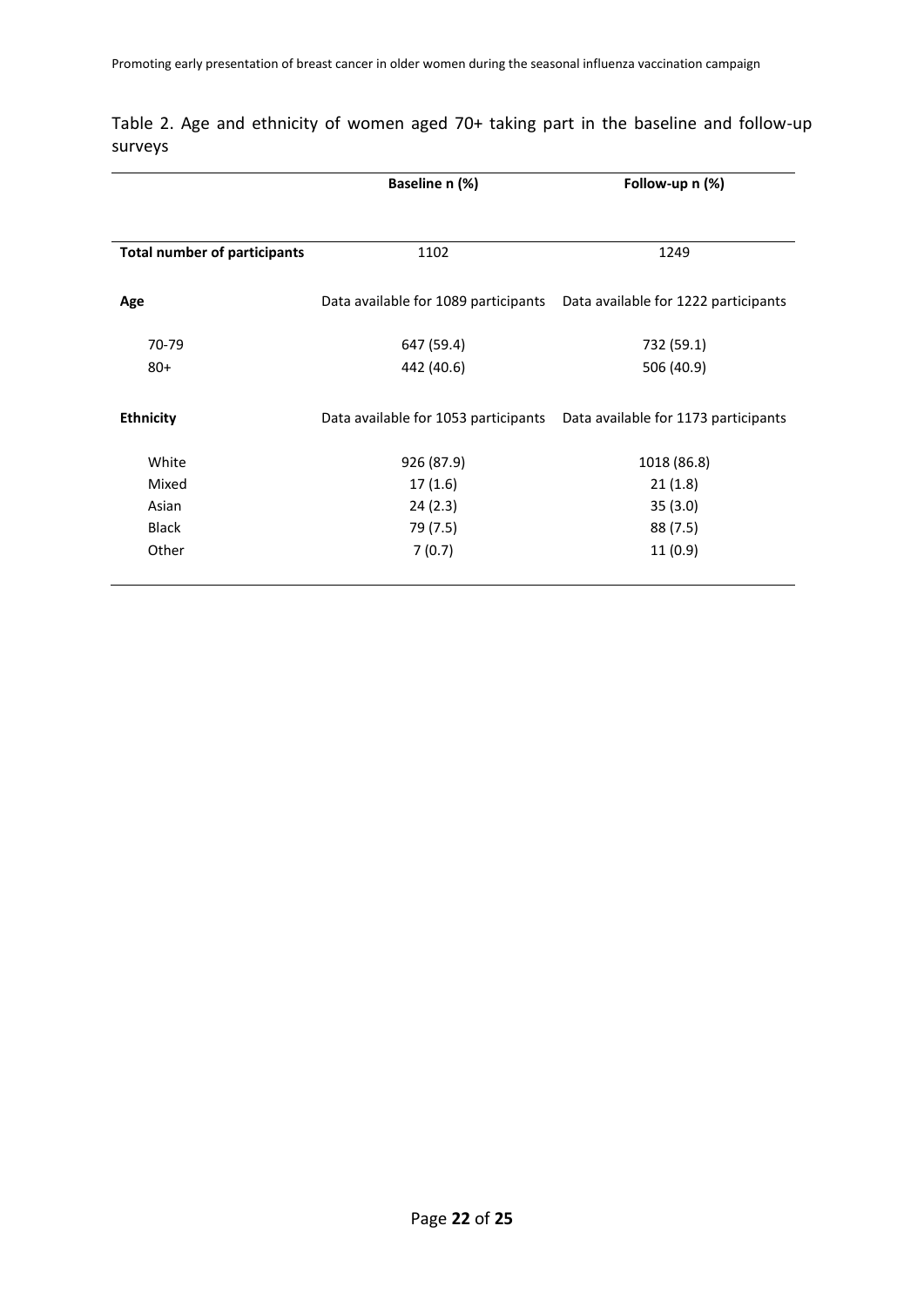|                                      | <b>First</b> | Second     |                   |             | Odds ratio (95%           |
|--------------------------------------|--------------|------------|-------------------|-------------|---------------------------|
|                                      | survey (%)   | survey (%) | <b>Difference</b> | $p(\chi^2)$ | confidence                |
|                                      | n=922        | n=1055     | (%)               |             | interval                  |
| Change in nipple position            | 365 (39.6)   | 486 (46.1) | $+6.5$            | 0.004       | 1.30                      |
|                                      |              |            |                   |             | $(1.09 \text{ to } 1.56)$ |
| Pain in breast or armpit             | 516 (56.0)   | 658 (62.4) | $+6.4$            | 0.004       | 1.30                      |
|                                      |              |            |                   |             | $(1.09 \text{ to } 1.56)$ |
| Nipple discharge or bleeding         | 543 (58.9)   | 680 (64.5) | $+5.6$            | 0.01        | 1.27                      |
|                                      |              |            |                   |             | $(1.06 \text{ to } 1.52)$ |
| Lump or thickening in the armpit     | 648 (70.3)   | 794 (75.3) | $+5.0$            | 0.01        | 1.28                      |
|                                      |              |            |                   |             | $(1.06 \text{ to } 1.57)$ |
| Skin puckering or dimpling           | 376 (40.8)   | 480 (45.5) | $+4.7$            | 0.04        | 1.21                      |
|                                      |              |            |                   |             | (1.01 to 1.45)            |
| Nipple rash                          | 134 (14.5)   | 199 (18.9) | $+4.4$            | 0.01        | 1.37                      |
|                                      |              |            |                   |             | $(1.08 \text{ to } 1.74)$ |
| <b>Skin redness</b>                  | 157 (17.0)   | 220 (20.9) | $+3.9$            | 0.03        | 1.28                      |
|                                      |              |            |                   |             | $(1.02 \text{ to } 1.61)$ |
| Nipple pulling in                    | 436 (47.3)   | 540 (51.2) | $+3.9$            | 0.08        | 1.17                      |
|                                      |              |            |                   |             | $(0.98 \text{ to } 1.40)$ |
| Changes in shape of breast or nipple | 479 (52.0)   | 574 (55.4) | $+3.4$            | 0.13        | 1.15                      |
|                                      |              |            |                   |             | (0.96 to 1.37)            |
| Change in size of breast or nipple   | 362 (39.3)   | 439 (41.6) | $+2.3$            | 0.29        | 1.10                      |
|                                      |              |            |                   |             | (0.92 to 1.32)            |
| Lump or thickening in the breast     | 824 (89.4)   | 923 (87.5) | $-1.9$            | 0.23        | 0.83                      |
|                                      |              |            |                   |             | $(0.63 \text{ to } 1.10)$ |

# Table 3. Change in knowledge of breast cancer symptoms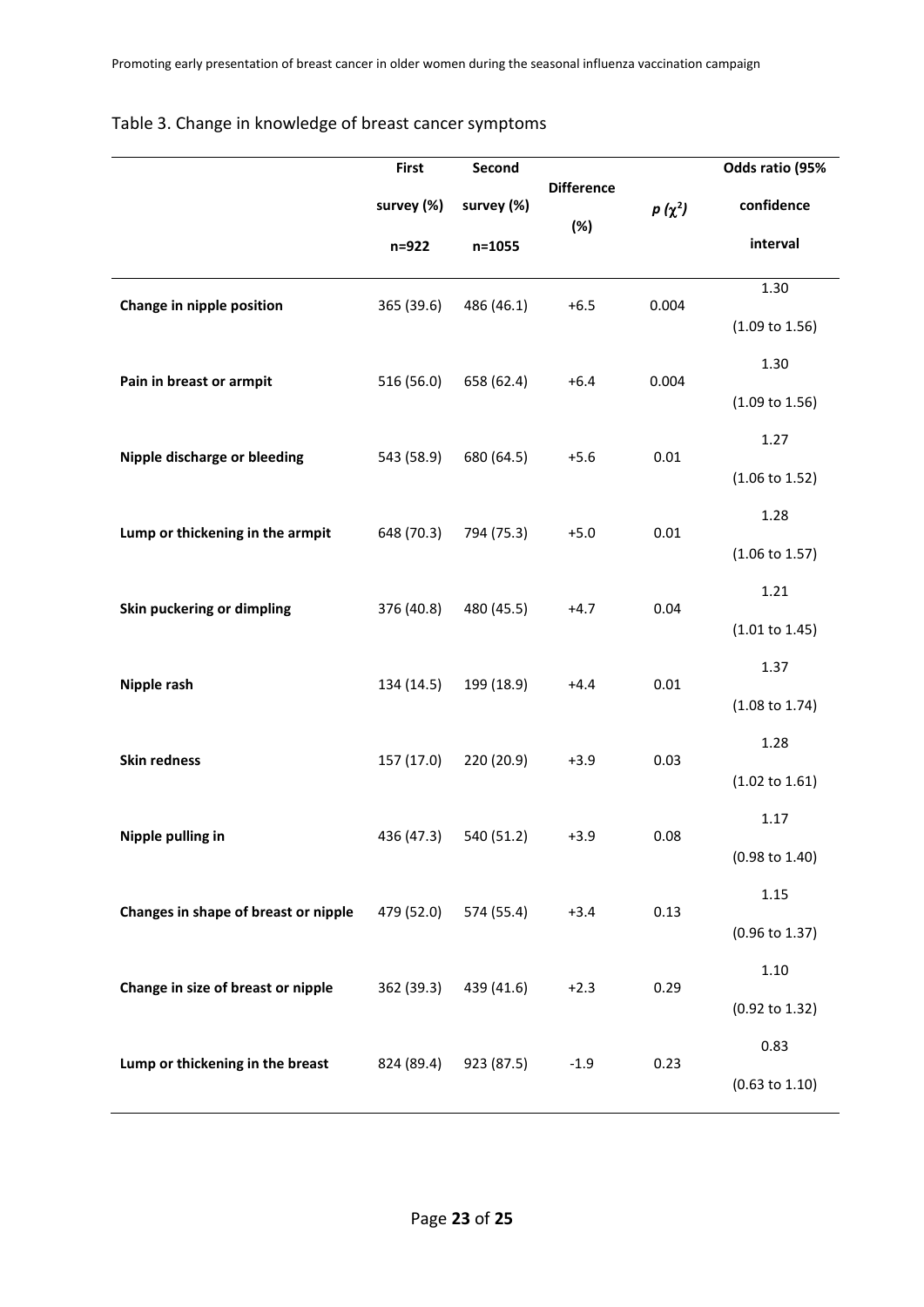Table 4. Change in confidence to check breasts, knowledge of age-related risk and barriers to symptomatic presentation

|                                               | <b>Baseline</b> | Follow-up | $p(\chi^2)$ | Odds ratio (95%     |
|-----------------------------------------------|-----------------|-----------|-------------|---------------------|
|                                               | n (%)           | n (%)     |             | confidence interval |
| <b>Breast Checking</b>                        |                 |           |             |                     |
| Checks breasts at least once a month          | 471/1085        | 602/1228  | 0.01        | 1.25 (1.06 to 1.48) |
|                                               | (43.4)          | (49.0)    |             |                     |
| Confident to know what breast changes to      | 730/1033        | 899/1184  | 0.005       | 1.31 (1.08 to 1.58) |
| look for                                      | (70.7)          | (75.9)    |             |                     |
| Confident to know how to check breasts        | 730/1015        | 889/1178  | 0.06        | 1.20 (0.99 to 1.45) |
|                                               | (71.9)          | (75.5)    |             |                     |
| <b>Confident to remember to check breasts</b> | 590/1010        | 754/1151  | 0.001       | 1.35 (1.14 to 1.61) |
|                                               | (58.4)          | (65.5)    |             |                     |
| Age-related risk                              |                 |           |             |                     |
| A 70 year old woman                           | 129/1057        | 138/1200  | 0.63        | 0.94 (0.73 to 1.21) |
|                                               | (12.2)          | (11.5)    |             |                     |
| After the age of 70 a woman is more likely to | 240/1052        | 245/1200  | 0.16        | 0.86 (0.71 to 1.06) |
| get breast cancer                             | (22.8)          | (20.4)    |             |                     |
| <b>Emotional barriers</b>                     |                 |           |             |                     |
| Worrying about any treatment they might       | 421/984         | 486/1120  | 0.79        | 1.02 (0.86 to 1.22) |
| have to have                                  | (42.8)          | (43.4)    |             |                     |
| Worrying about what the doctor might find     | 384/993         | 460/1122  | 0.28        | 1.10 (0.93 to 1.31) |
|                                               | (38.7)          | (41.0)    |             |                     |
| Not feeling confident talking to the doctor   | 163/975         | 183/1102  | 0.95        | 0.99 (0.79 to 1.25) |
| about a symptom                               | (16.7)          | (16.6)    |             |                     |
| Embarrassed to go and see the doctor          | 134/1001        | 130/1121  | 0.22        | 0.85 (0.66 to 1.10) |
|                                               | (13.4)          | (11.6)    |             |                     |